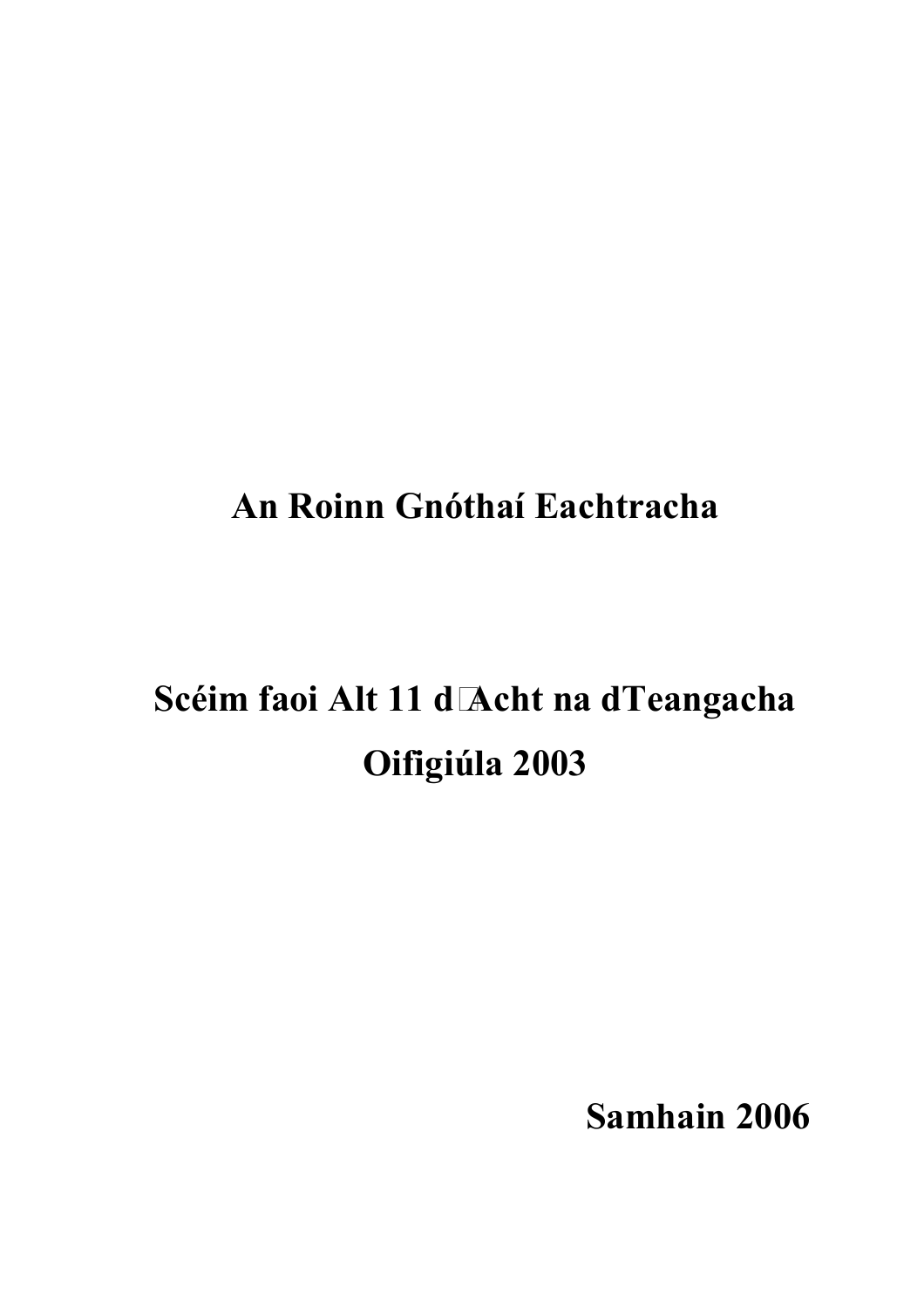## **Ábhar**

| $\mathbf{1}$            | Réamhrá agus Cúlra                                                         |
|-------------------------|----------------------------------------------------------------------------|
| 1.1                     | Ullmhúchán na Scéime Teanga                                                |
| 1.2                     | Ábhar na Scéime                                                            |
| 1.3                     | Dáta Tosaigh na Scéime                                                     |
| 2.                      | Forbhreathnú ar an Roinn Gnóthaí Eachtracha                                |
| 2.1                     | Sainordú agus Bunchuspóir                                                  |
| 2.2                     | Structúr na Roinne                                                         |
| 2.3                     | Custaiméirí agus Cliaint                                                   |
| 2.4                     | Tosaíochtaí i Seirbhís Chustaiméara                                        |
| 2.4.1                   | Seirbhísí Consalachta agus Pas                                             |
| 2.4.2                   | Comhar Forbartha                                                           |
| 2.4.3                   | Scaipeadh Forbartha                                                        |
| 3                       | Achoimre ar Sheirbhísí ar fáil trí Ghaeilge faoi láthair                   |
| 3.1                     | Forbhreathnú ginearálta                                                    |
| 3.1.1                   | Gníomhachtaí cur chun cinn cultúrtha thar lear                             |
| 3.1.2                   | An Ghaeilge san Aontas Eorpach                                             |
| 3.2                     | Meáin Teagmhála leis an bPobal / Eolas don Phobal                          |
| $\overline{\mathbf{4}}$ | Méadú ar Sheirbhísí a chuirfear ar fáil go dátheangach                     |
| 4.1                     | Gnéithe Acmhainní Daonna: Seifteanna chun eolas agus inniúlacht Gaeilge sa |
|                         | Roinn a mhéadú                                                             |
| 4.1.1                   | Earcaíocht                                                                 |
| 4.1.2                   | Oiliúint agus Forbairt                                                     |
| 4.1.3                   | Ról an Choiste Comhpháirtaíochta                                           |
| 4.2                     | Tosaíochtaí na Roinne                                                      |
| 4.2.1                   | Seirbhísí Consalachta agus Pas                                             |
| 4.2.2                   | Dúshlán Seirbhs Ghaeilge that lear                                         |
| 4.2.3                   | Teicneolaíocht Faisnéise agus Chumarsáide                                  |
| 4.2.4                   | Forbairt an Láithreáin Gréasáin                                            |
| 4.2.5                   | Oifigeach Fáilte / Oibritheoir Malartá / Fógraí Réamhthaifeadta ó bhéal    |
| 4.2.6                   | Preasoifig                                                                 |
| 5                       | Monatóireacht agus Athbhreithniú                                           |
|                         |                                                                            |

**6 Poibliú ar Scéim Aontaithe**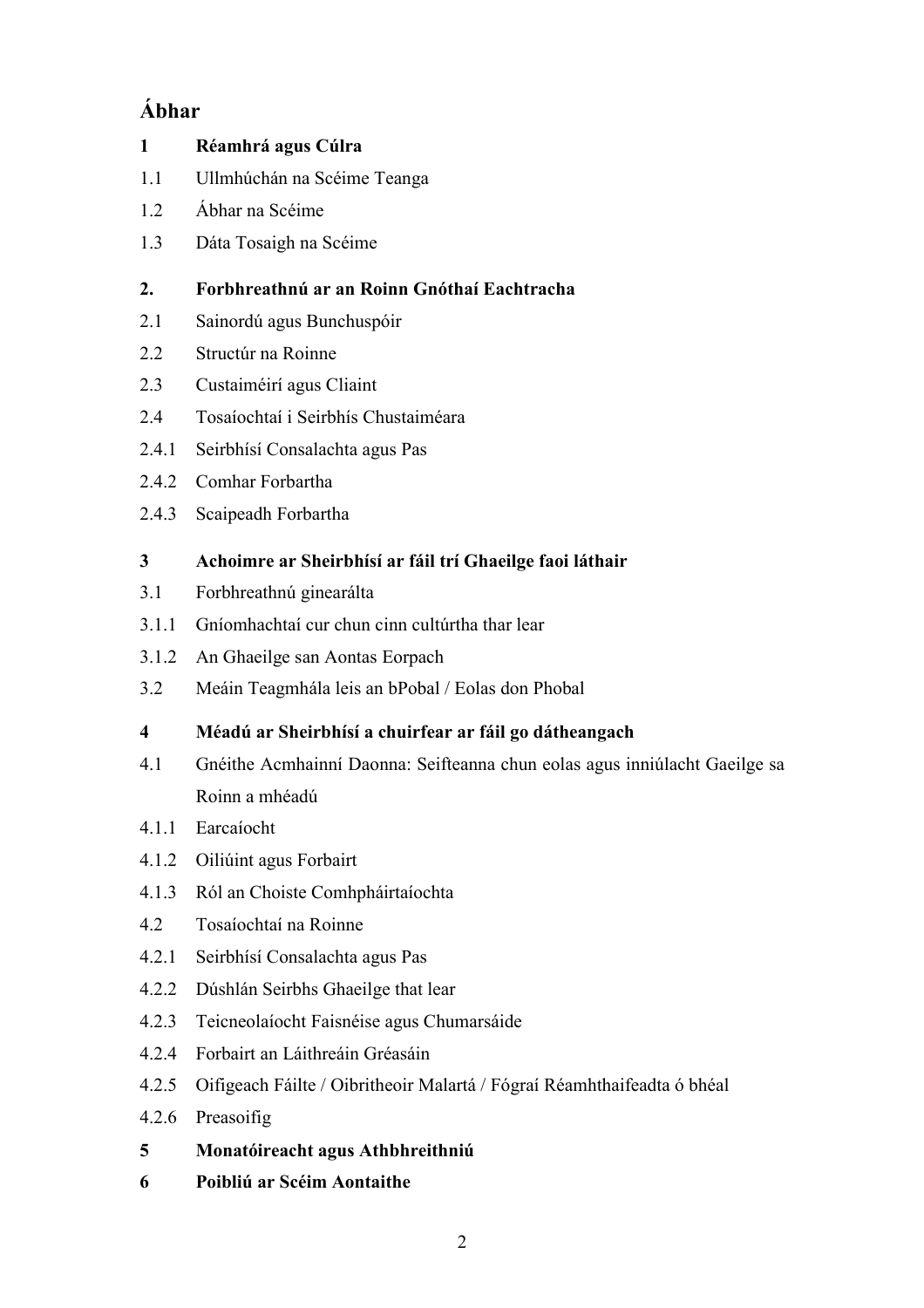#### **1 Réamhrá agus Cúlra**

Ullmhaíodh an scéim seo ag an Roinn Gnóthaí Eachtracha faoi Alt 11 d'Acht na dTeangacha Oifigiúla 2003. Tugann Alt 11 deis ullmhúcháin do chomhlachtaí poiblí scéim reachtúil ag sonrú na seirbhísí a chuirfear ar fáil

- trí mheán na Gaeilge
- trí mheán an Bhéarla, agus
- trí mheán na Gaeilge agus an Bhéarla

chomh maith leis na bearta a dtabharfar fúthu le cinntiú go soláthrófar aon tseirbhís trí mheán na Gaeilge, nach bhfuil ar fáil trí Ghaeilge cheana féin, taobh istigh de fhráma ama socraithe.

#### **1.1 Ullmhúchán na Scéime Teanga**

Ullmhaíodh an scéim seo de réir na dTreoirlínte atá eisithe ag an Roinn Pobail, Tuaithe agus Gaeltachta faoi Alt 12 d Acht na dTeangacha Oifigiúla 2003.

D fhoilsigh an Roinn fógra faoi Alt 13 ar 27ú Marta 2006, ag tabhairt cuiridh roimh uiríll maidir le hullmhúchán na dréachtscéime ó aon pháirtí leasmhar. Fuarthas cúig mholadh ó réimse eagraíochtaí Gaeilge agus ó institúidí nó daoine príobháideacha. Tá na moltaí seo ar fáil ar láithreán Gréasáin na Roinne (www.dfa.ie) agus tógadh san áireamh iad agus an scéim á dréachtú.

Chuir foireann na Roinne le forbairt na Scéime chomh maith.Ullmhaíodh é i gcomhairle le Coiste Comhphairtíochta na Roinne, agus le rannpháirtíocht ghníomhach baill an Fochoiste Gaeilge ach go háirithe.

#### **1.2 Ábhar na Scéime**

Cuireann an scéim seo leis na prionsabail QCS (Seirbhís Cháilíochta do Chustaiméirí), agus leis an gcoimitmint sa Chairt Chustaiméara na Roinne a dheimhníonn go ndéanfaimid ....ár ndícheall riar ar chustaiméirí ar mian leo gnó a dhéanamh leis an Roinn trí Ghaeilge. Leagann sé amach an méid seirbhísí atá ar fáil faoi láthair trí Ghaeilge agus aithníonn sé limistéir le feabhsú as seo amach. San áireamh leis seo tá coimitmint le leibhéal éilimh seirbhísí trí Ghaeilge a mheas ar bhonn leanúnach agus le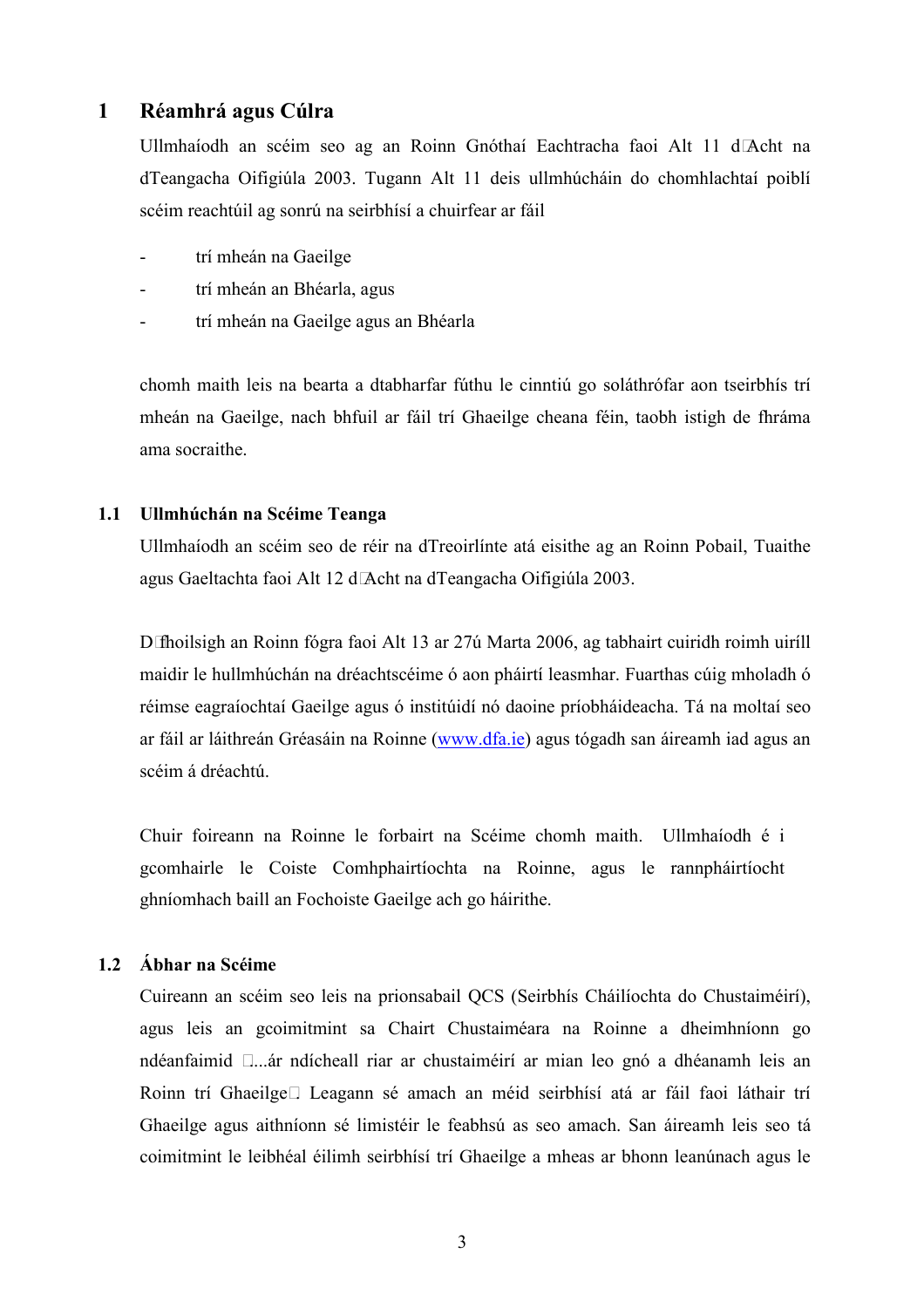cinntiú go gcoinníonn an Roinn léi ag baint an éilimh seo amach ar bhealach pleanáilte, soiléir agus inrochtana.

#### **1.3 Dáta Tosaigh na Scéime**

Tá an scéim seo cinntithe ag an Aire Gnóthaí Pobail, Tuaithe agus Gaeltachta. Tosaíonn sé le héifeacht ar an 1 Nollaig 2006 agus fanfaidh sé i bhfeidhm ar feadh tréimhse trí bliana ón dáta seo nó go dtí go bhfuil scéim nua cinntithe ag an Aire de réir Ailt 15, cibé ceann is luaithe.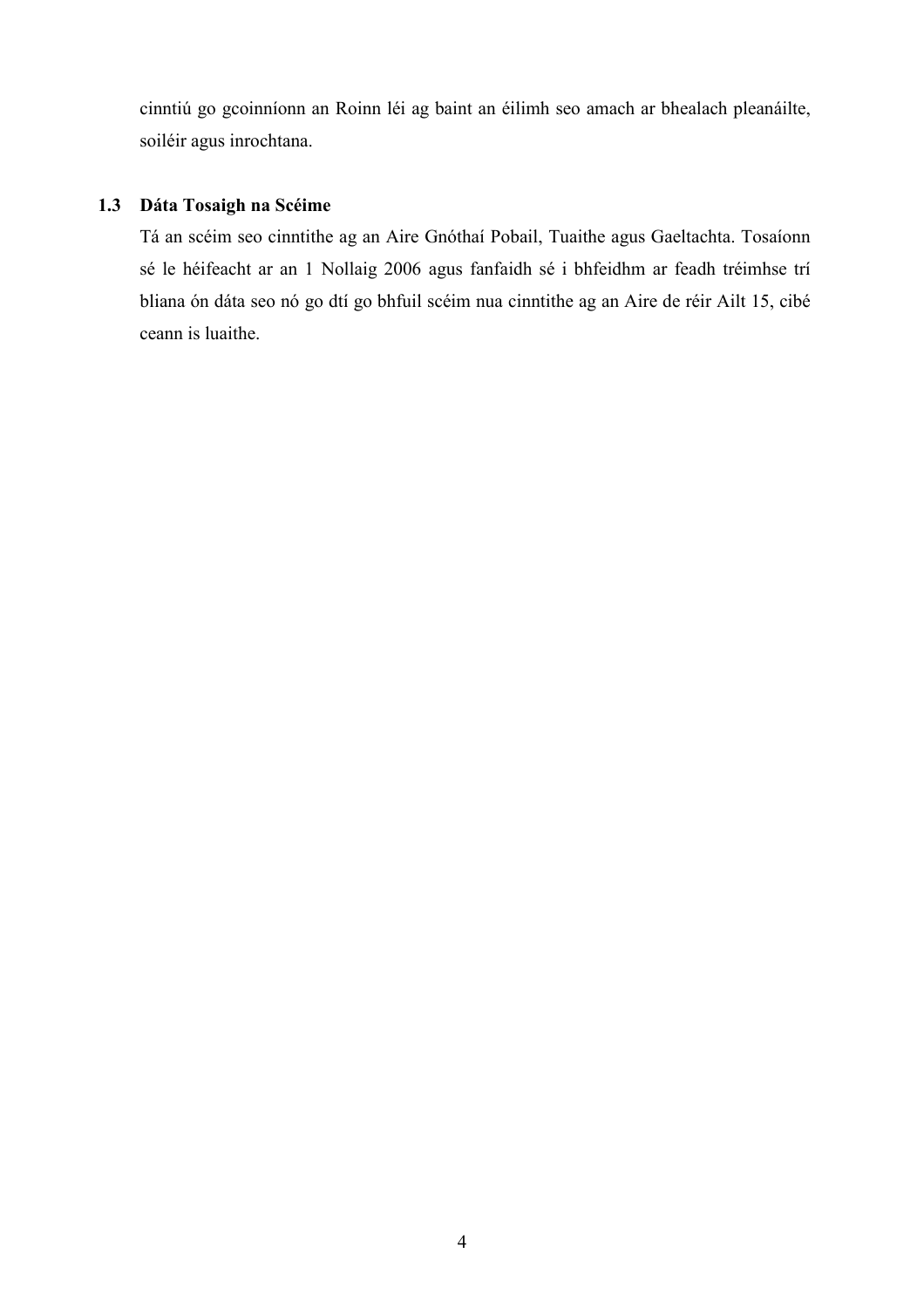#### **2 Forbhreathnú ar an Roinn Gnóthaí Eachtracha**

#### **2.1 Sainordú agus Bunchuspóir**

Is é bunchuspóir na Roinne Gnóthaí Eachtracha sainleasanna polaitiúla agus eacnamaíocha na hÉireann a chur chun tosaigh san Aontas Eorpach agus ar fud an domhain, cion na hÉireann ar son na síochána, na slándála agus na forbartha a chur chun cinn tríd an Aontas Eorpach agus trí pháirt ghníomhach in eagraíochtaí idirnáisiúnta, na Náisiúin Aontaithe ach go háirithe, ár saoránaigh a chosaint thar lear, agus athmhuintearas agus comhpháirtíocht a chothú ar fud oileán na hÉireann.

Comhairlíonn an Roinn an tAire Gnóthaí Eachtracha, na hAirí Stáit agus an Rialtas maidir le gach gné de ghnóthaí eachtracha, agus comhordaíonn sí freagairt na hÉireann ar fhorbairtí idirnáisiúnta. Tugann an Roinn comhairle agus tacaíocht freisin ar gach saincheist a bhaineann leis an tóir ar shíocháin, chomhpháirtíocht agus athmhuintearas i dTuaisceart Éireann agus idir Tuaisceart agus Deisceart an oileáin, agus leis an gcaidreamh idir Éirinn agus an Bhreatain a neartú. Is é ceann de spriocanna ardleibhéil na Roinne *leasanna shaoránaigh na hÉireann thar lear a chosaint, naisc a chothú agus a dhaingniú le daoine de bhunadh Éireannach, agus seirbhís pasanna agus consalachta a sholáthar atá comhaimseartha éifeachtach*.

#### **2.2 Struchtúr na Roinne**:

Faoi láthair tá dhá aonad déag sa Roinn ina Ceannceathrú (CC) agus 73 oifig thaidhleoireachta agus consalachta sna iomlán thar lear (a dtugtar Misin orthu), le cois Rúnaíocht Idir-Rialtais na Breataine-na hÉireann i mBéal Feiriste agus Comh-Rúnaíocht na nAirí Thuaidh-Theas in Ard Mhacha. Ina theannta sin, tá 24 Ard-Chonsal Oinigh agus 62 Chonsal Oinigh ann a chuidíonn le saoránaigh Éireannacha i 59 tír. Tá sonraí breise ar fáil ar láithreán gréasáin na Roinne www.dfa.ie

Na príomhdhualgais:

*- An Rannán Angla-Éireannach,* a phléann le caidreamh Angla-Éireannach agus le Tuaisceart Éireann

 *An Rannán um Chaidreamh Déthaobhach Eacnamaíochta,* a chomhordaíonn cothú sainleasanna eacnamaíocha na hÉireann thar lear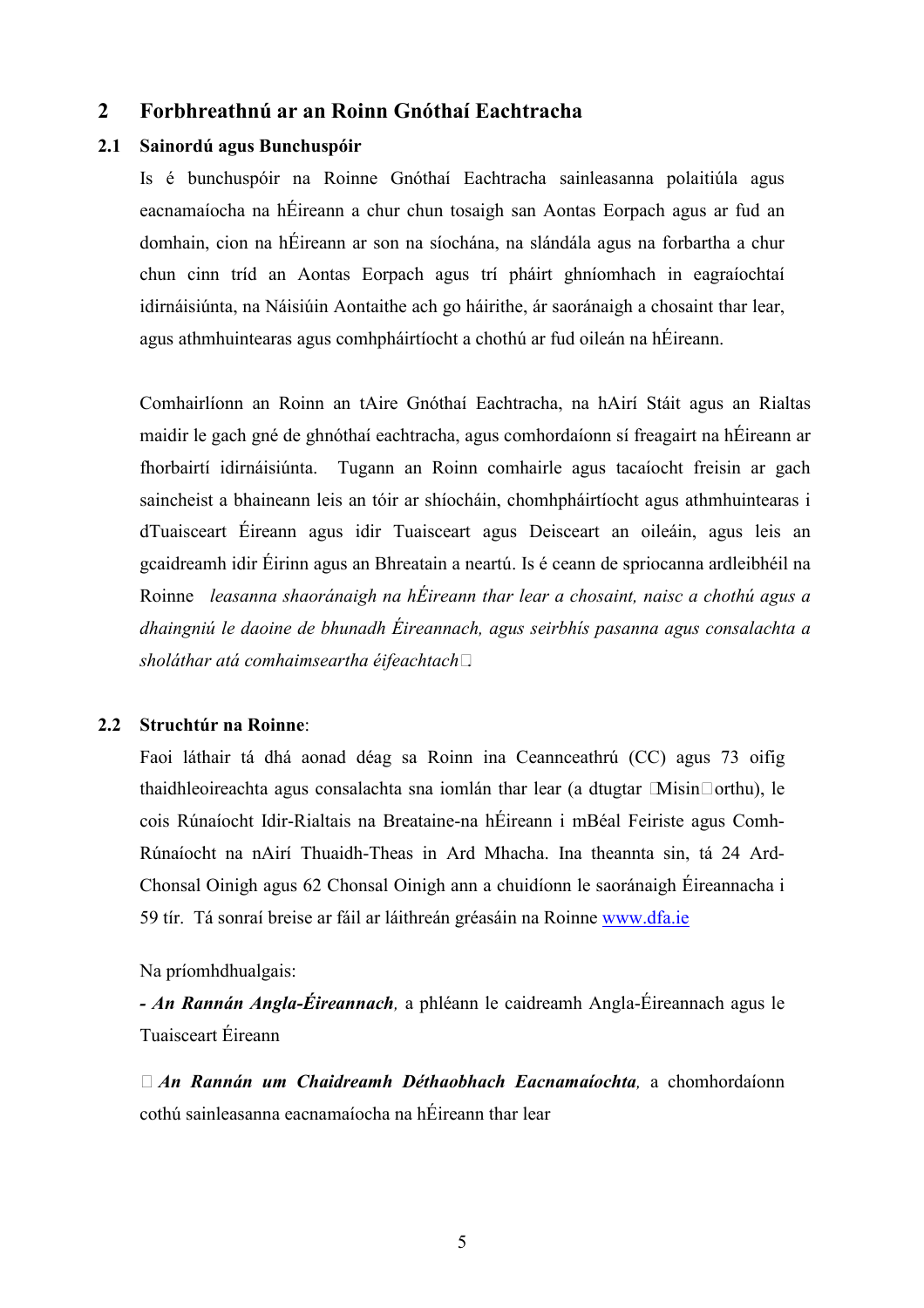*An Rannán Consalachta agus Pas,* atá freagrach as cabhair consalachta a sholáthar do shaoránaigh Éireannacha thar lear agus as seirbhísí pasanna agus víosaí

*An Rannán Cultúr,* atá freagrach as caidreamh cultúrtha le tíortha eile

 *An Stiúrthóireacht um Chomhoibriú Forbartha,* atá freagrach as clár chúnamh coigríche na hÉireann, *Cúnamh Éireann,* agus as feidhmiú pholasaí forbartha na hÉireann

*Rannán an Aontais Eorpaigh,* a chomhordaíonn cur chuige na hÉireann san AE

 *An Rannán Dlí,* a chuireann faisnéis agus comhairle dlí ar fáil, go háirithe ar ábhair an dlí phoiblí idirnáisiúnta, an dlí um chearta an duine agus dlí an AE

 *An Rannán Polaitíochta,* atá freagrach as saincheisteanna polaitíochta idirnáisiúnta, ar a n-áirítear na Náisiúin Aontaithe, agus a riarann rannpháirteachas na hÉireann i gComhpholasaí Eachtrach agus Slándála an AE

 *An Rannán Prótacail,* atá freagrach as cuairteanna Stáit agus cuairteanna oifigiúla chun na hÉireann agus thar lear a eagrú, agus as tadhall a chothú le hAmbasáidí atá creidiúnaithe dÉirinn

Seirbhísí tacaíochta na Roinne:

 *An Rannán Seirbhísí Corparáideacha,* atá freagrach as bainistíocht laethúil na Roinne, ar a n-áirítear daonacmhainní, bainistíocht an athraithe, oiliúint, cóiríocht, seirbhísí bainistíochta, airgeadas agus teicneolaíocht faisnéise agus cumarsáide, an leabharlann agus cartlann.

 *An tAonad Cigireachta agus Iniúchóireachta Inmheánaí,* a dhéanann measúnú ar fheidhmiú mhisin na hÉireann thar lear agus ar shásúlacht, fheidhmiú agus éifeacht na gcóras inmheánach rialaithe atá ag an Roinn

 *An Rannóg Preasa*, atá freagrach as eolas a thabhairt do na meáin intíre agus idirnáisiúnta maidir le forbairtí i bpolasaí eachtrach na hÉireann

**-** *Oifigí an Aire, na hAirí Stáit agus an Ard Rúnaí*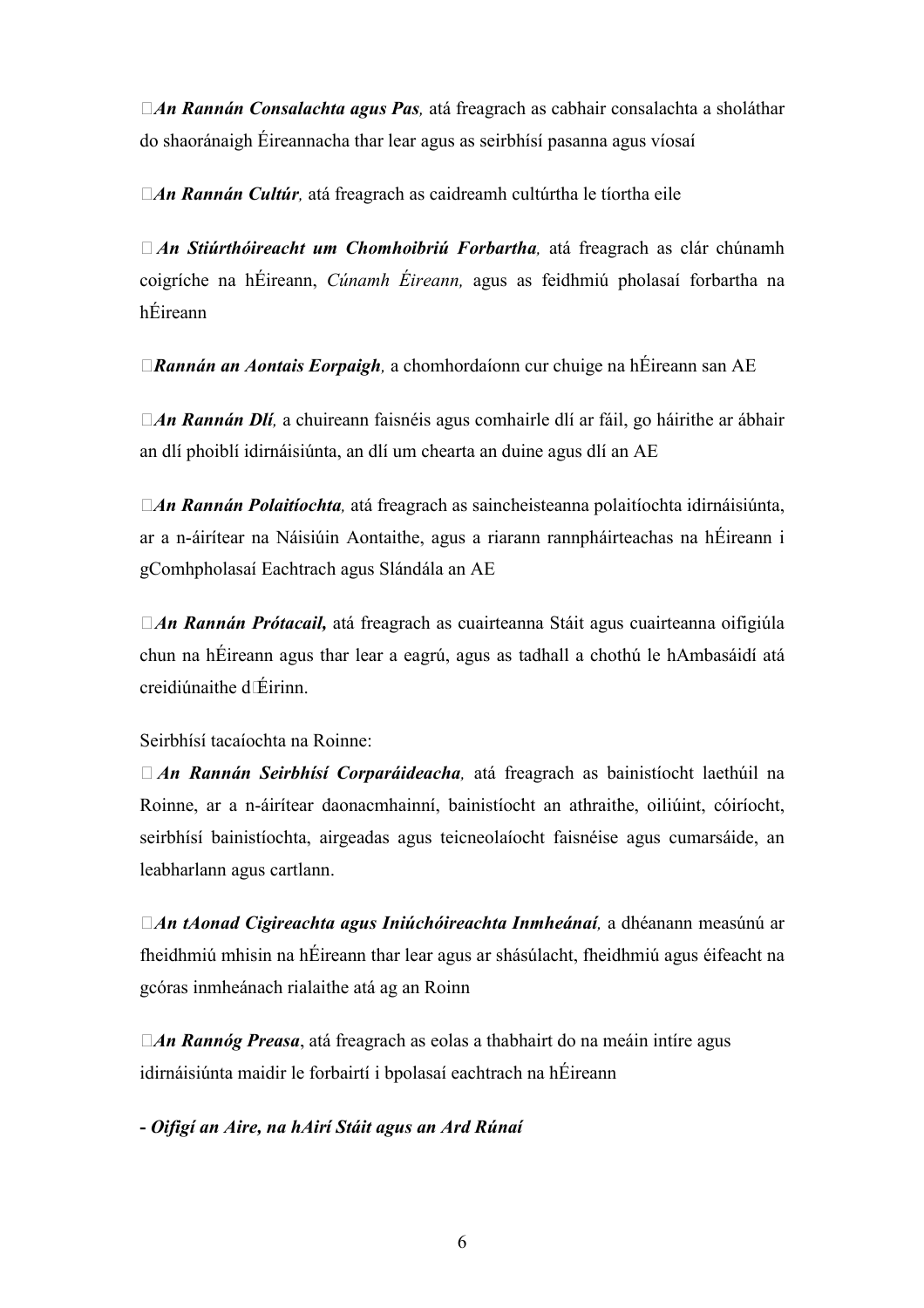#### **2.3 Custaiméirí agus Cliaint**

Tá réimse leathan custaiméirí ag an Roinn, san áireamh

- An Rialtas, ionadaithe poiblí, agus Ranna Stáit,Oifigí agus Gníomhaireachtaí eile

- Institiúidí agus páirtithe i dTuaisceart Éireann, Ambasáidí agus Consalachtaí tíortha eile, eagraíochtaí idirnáisiúnta mar an tAontas Eorpach, na Náisiúin Aontaoithe agus eagraíochtaí eile

- Eagraíochtaí eile, idir dheonach agus ionadaíoch.

- Baill aonair den phobal

Lena chois sin, soláthraíonn an Roinn réimse sainseirbhísí (m. sh. Pas agus Consalachta) don phobal ina cuid oifigí in Éirinn agus trína líonra dAmbasáidí agus de Chonsalachtaí thar lear.

Níl oifig an an Roinn i gceantar Gaeltachta.

#### **2.4 Tosaíochtaí i Seirbhís Chustaiméara**

Aithníonn an Roinn tábhacht at leith le caighdeán na seirbísí a chuirtear ar fáil don phobal, agus na seirbísí Pas agus Consalachta ach go háirithe.

#### **2.4.1 Seirbhísí Consalachta agus Pas**

Ó thaobh an phobail i gcoitinne de, is é an Rannán Consalachta agus Pas a dhéanann an ghné is mó dobair na Roinne a bhfuil taithí acu air.Eisíonn Oifig na bPas, Ambasáidí agus Consalachtaí pasanna do shaoránaigh na hÉireann sa bhaile agus thar lear. In Éirinn féin tá oifigí i gCorcaigh agus i mBaile Átha Cliath agus áis tháirgeachta den dearadh is déanaí i mBaile Brigín. Soláthraíonn an Rannóg Chonsalachta ag an gceanncheathrú agus na Misin thar lear réimse seirbhísí do shaoránaigh na hÉireann atá ar cuairt nó a bhfuil cónaí orthu i dtíortha eile. Déanann an Rannóg Chonsalachta próiseáil freisin ar iarratais ar shaoránacht Éireannach ón gcoigrích, ar litreacha cathartha saoirse le gur féidir le saoránaigh Éireannach pósadh thar lear agus fíordheimniú doiciméid poiblí a úsáidfear thar lear. Próiseálann na Misin iarratais víosaí ó náisiúnaigh eachtracha ar mian leo cuairt a thabhairt ar Éirinn.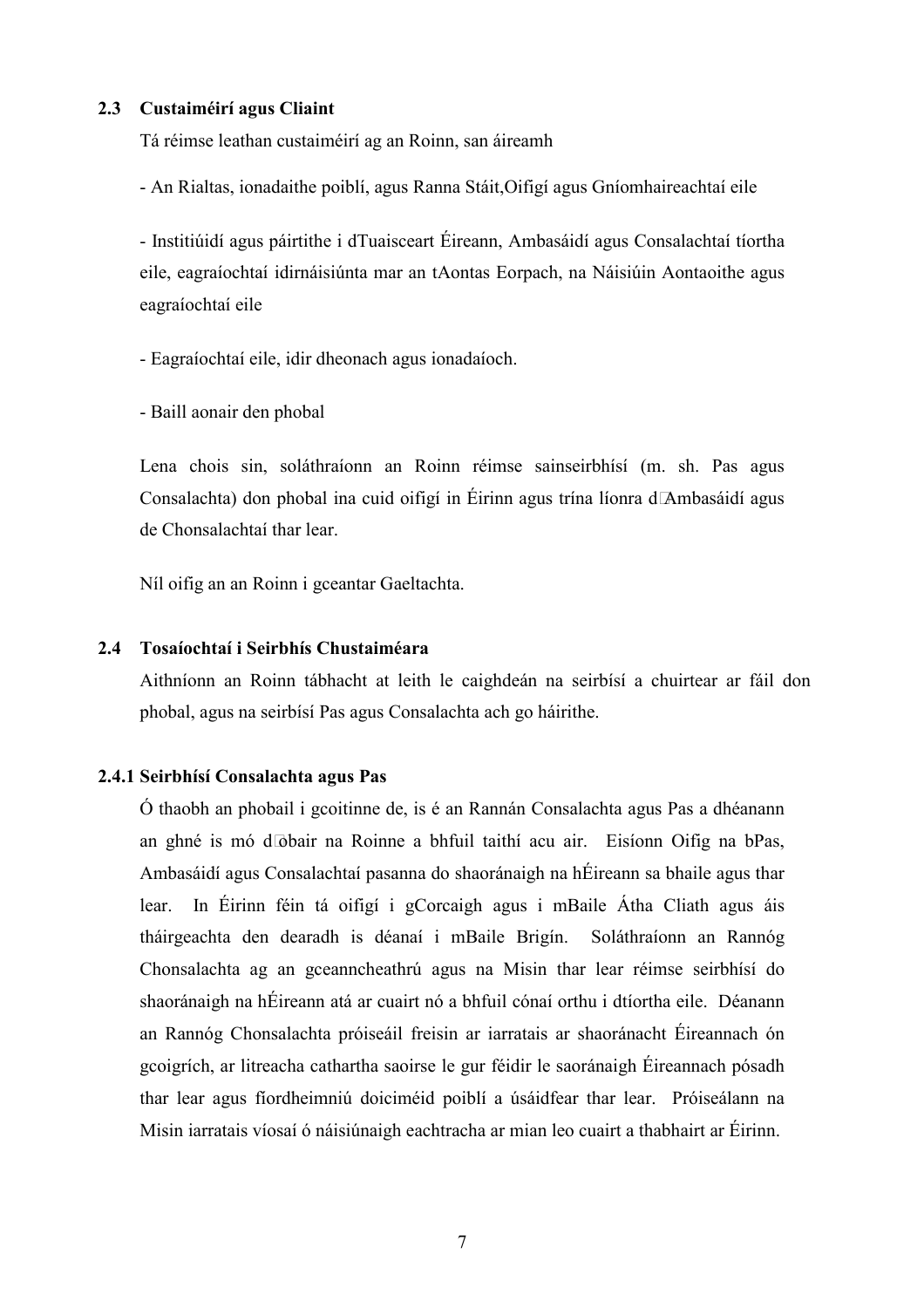#### **2.4.2 Comhar Forbartha**

Tá Stiúrthóireacht um Chomhoibriú Forbartha na Roinne freagrach as clár um Chúnamh Forbartha Oifigiúil (CFO) an Rialtais (Cúnamh Éireann) a riar. Chun freastal ar an gclár borrach agus ar mhéadú spéis an phobail i réimse na forbraíochta, sheol an Roinn láithreán gréasáin lántiomnaithe in 2003 a thugann mionsonraí ar an gclár. Tá nasc freisin ar láithreán gréasáin na Roinne le láithreán gréasáin an Chúnaimh Fhorbartha. Is féidir chomh maith teacht ar an láithreán go díreach ag www.irishaid.gov.ie

#### **2.4.3 Scaipeadh Forbartha**

Déanann an Roinn gach iarracht seirbhís eolais éifeachtach a chur ar fáil do chustaiméirí a thagann chugainn go pearsanta nó a thugann cúairt ar ár láithreán greasáin, agus do dhaoine á lorg eolais uainn trí litir, faics nó ríomh-phoist. Tagann méadú sunasach éilimh ar ár gcuid seirbhísí bliain i ndiaidh bliana agus tá sé d aidhm againn a chinntiú go gcoinnítear agus, nuair is féidir, ár seirbhísí a fheabhsú d fhonn an t-éileamh méadaithe a shásamh. í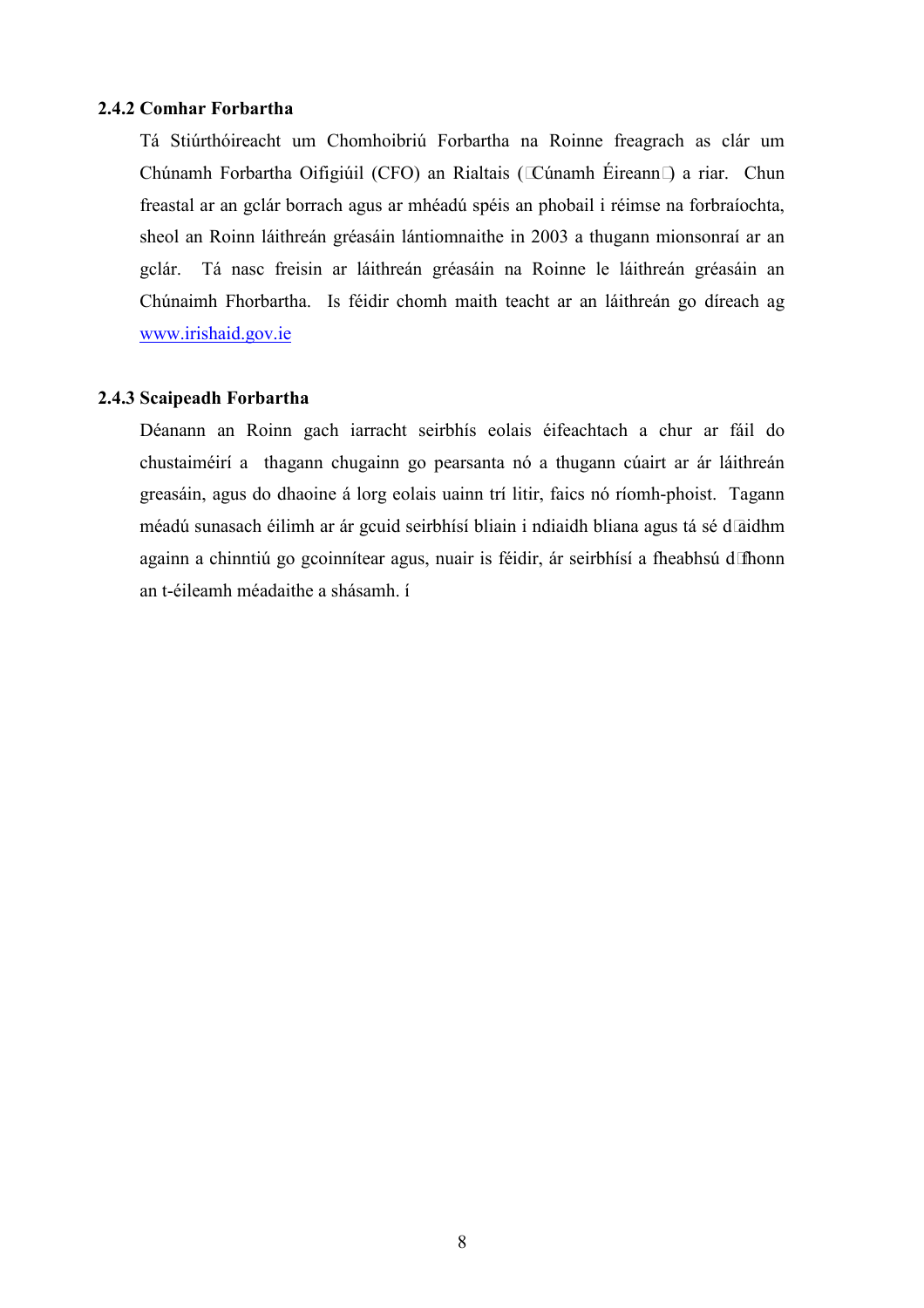#### **3 Athchoimre ar Sheirbísí ar fáil trí Ghaeilge faoi láthair**

#### **3.1 Forbhreathnú Ginearálta**

Tá cur chuige idirgnomhach agus dearfach ag an Roinn maidir le seirbhísí trí Ghaeilge a chur ar fáil don saoránach. Tá sí tiomanta an deis seo, dréachtadh na Scéime, a thapú chun cur leis an gcur chuige seo.

Ba chuid do pholasaí na Roinne cheana, roimh theacht i bhfeidhm dAcht na dTeangacha Oifigiíúla 2003, an cuid ba mhó dár bhfoilseacháin a bhí le scaipeadh ar an bpobal a fhoilsiú as Béarla angus Gaeilge. Tugann an Roinn tacaíocht, ar bhonn leanúnach, doifigigh atá ag iarraidh a gcuman Gaeilge a fheabhsú, mar chuid do pholasaí níos leithne atá dírithe ar chumas inmhéanach na Roinne freastal ar chustaiméir ar roghía leo gnó a dhéanamh linn as Ghaeilge a fhorbairt. Tacaíonn an Roinn le freastal oifigigh ar ranganna Gaeilge, ar cúrsaí sa Ghaeltacht agus ar ranganna am lóin sa Roinn.

Is í príomhchuspóir an Achta ná a chinntiú go bhfuil fáil níos fearr agus caighdeán níos airde den tseirbhís trí Ghaeilge a chuirtear ar fáil don phobal. Inár gCairt do Chustaiméirí, tugaimid faoi gur féidir le custaiméirí ar mian leo gnó a dhéanamh trí Ghaeilge amhlaidh a dhéanamh. Tá na gealltanais seo a leanas sa Chairt Chustaiméara freisin:

- Comhfhreagras a fhaighimid i nGaeilge, freagróimid é i nGaeilge.

- Doiciméid bharrthábhachtacha, ar nós ár Ráitis Straitéise, agus ár dTuarascálacha Bliantúla a fhoilsiú i nGaeilge agus i mBéarla, san am céanna,

- An oiread ábhar agus is féidir a chur ar fáil i nGaeilge agus i mBéarla ar ár láithreán gréasáin, agus

- Foirmeacha iarratais a chur ar fáil i nGaeilge agus i mBéarla araon

Tá an Roinn ag comhlíonadh a gcuid dualgas faoin gCairt ach athnítear go bhfuil gá le tuilleadh oibre i réimsí áirithe, lena n-áiritear seirbhísí pas agus consalachta agus maidir leis an méid eolais a chuirtear ar fáil as Gaeilge ar suomh idirlín. Chun na crche seo, tá athmhaisiú ollmhór láithreáin idirlín na Roinne agus Cúnamh Éireann ar siúl a bheas mar thoradh air eolas greasán-bhunaithe sna dá theanga oifigiúla maraon le teangacha eachtrannacha. Táthar ag súil go mbeidh an tionscnamh réidh faoi dheireadh 2006 agus go gcuirfear ábhar uilig ar fáil san dá theanga ó shin amach.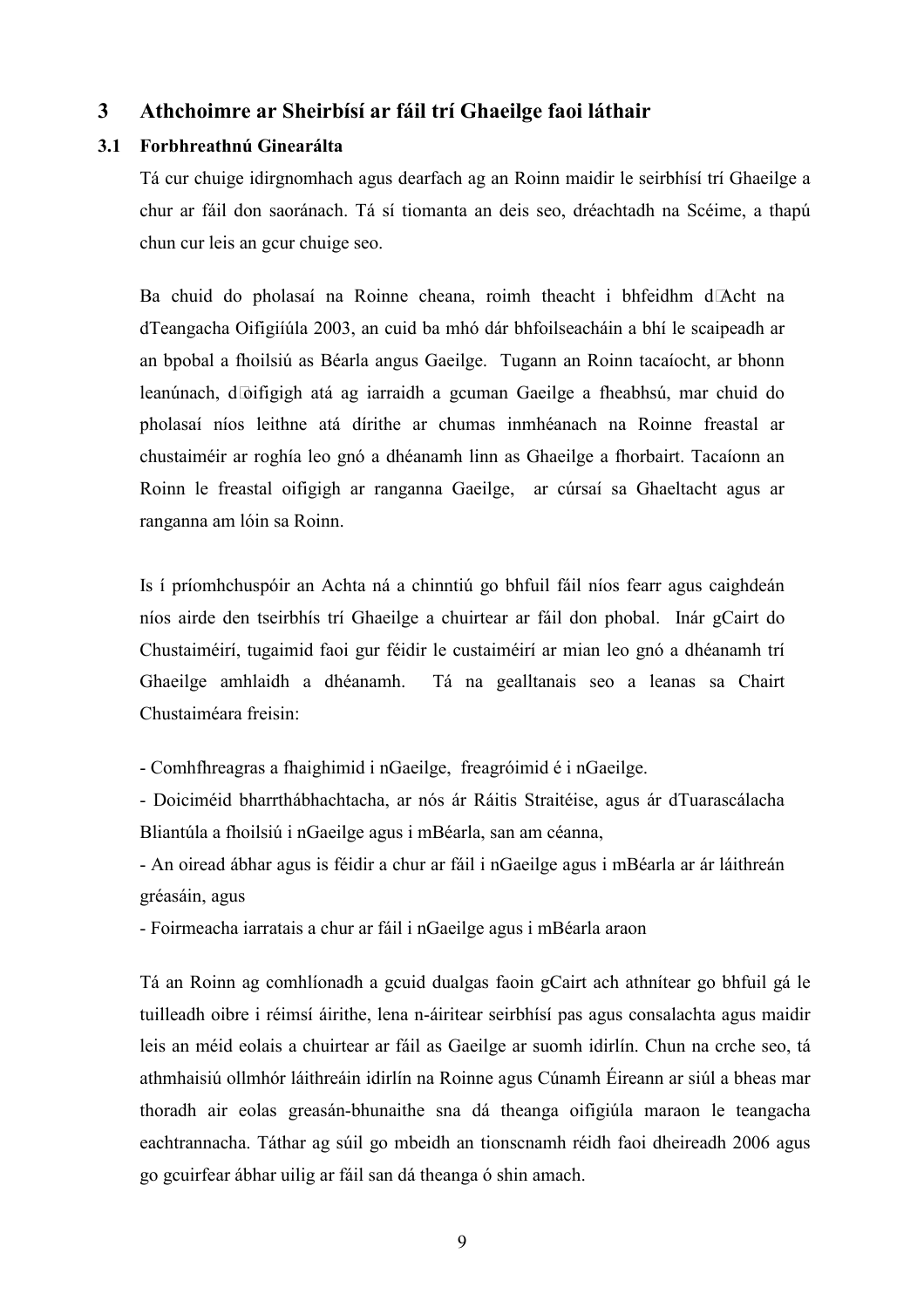Tá an Roinn tiomanta le linn shaol na Scéime seo na seirbhísí a sholáthraíonn sí trí Ghaeilge a fheabhsú agus cultúr deimhneach a fhorbairt a spreagann úsáid na Gaeilge laistigh den Roinn agus lenár gcustaiméirí.

#### **3.1.1 Gníomhachtaí cur chun cinn cultúrtha thar lear**

Tá ról tosaíochta ag Misin na Roinne thar lear i gcur chun cinn cultúr na hÉireann, an Ghaeilge san áireamh,i dtíortha iasachta. Eascaíodh agus táthar ag éascú tionscnaimh suntasacha Gaeilge sa Ghearmáin, sa Bhreatain, sna Stáit Aontaithe agus in acadaimh agus institiúidí cultúir ar fud na cruinne. San obair seo, bíonn an Roinn ag obair go dlúth le imeachtaí leasmhara urraithe ag Cultúr Éireann agus an Roinn Gnótha Pobail, Tuaithe agus Gaeltachta.

#### **3.1.2 An Ghaeilge san Aontas Eorpach**

Tar Éis chinneadh na Comhairle mí an Mheitheamh 2005 stádas oifigiúil agus oibre a thabhairt don Ghaeilge ó Eanáir 2007**,** tá íarrachtaí ar siúl ag institiúdí an Aontais Eorpaigh, Oifig Earcú Foirne na hEorpa san áireamh, dfhonn a chinntiú go bhfuil céimeanna riachtanacha earcaí foirne agus praiticiúla tógtha le cinntiú go dtiocfaidh stádas nua na gaeilge i bhfeidm gan stró faoin dáta tosnaithe. Tá an Roinn i mBaile Átha Cliath tar éis a bheith ag obair leis an Roinn Gnóthaí Pobail, Tuaithe agus Gaeltachta le tacaíocht chuí don pholasaí a chinntiú in Éirinn.

#### **3.2 Meáin Teagmhála leis an bPobal / Eolas don Phobal**

Is iad príomh-mheáin teagmhála na Roinne leis an phoiblíocht ná:

- Teagmháil phearsanta leis an bpobal inár gcuid Oifígí Poiblí agus ag cruinnithe poiblí, seimineáir agus comhdhálacha
- Doiciméid maidir le hoibleagáidí reachtúla nó eile (mar shampla Ráitis Straitéise, Tuarascálacha Bliantúla, agus ar uile)
- Bróisiúir agus Bileoga Eolais
- Eisiúntí Preas
- Foilseacháin
- Foirmeacha Iarrratais
- Láithreáin Ghréasáin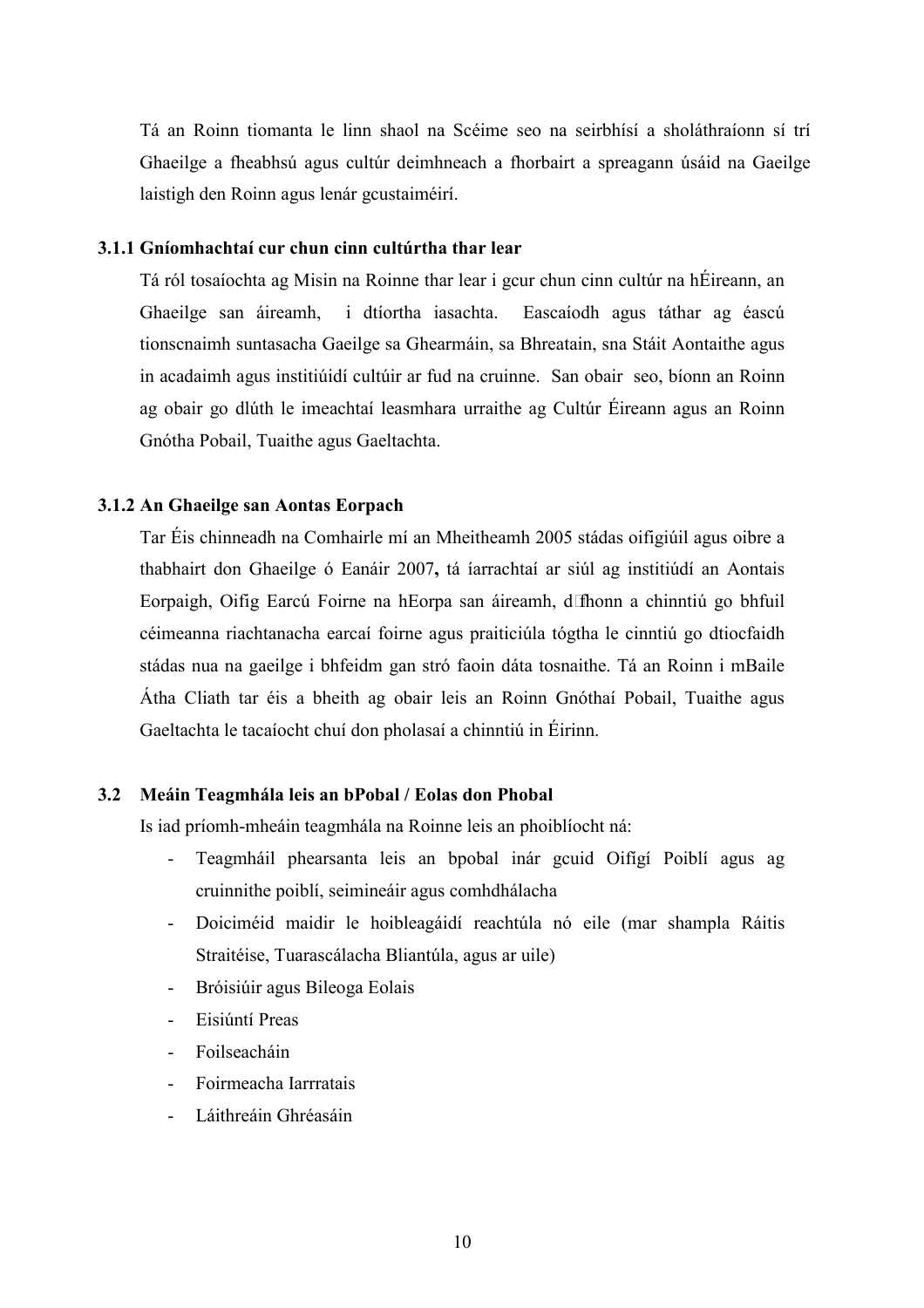I láthair na huaire, is iad na doiciméid, bróisiúir nó bileoga eolais a fhoilsítear i mBéarla agus i nGaeilge, nó i mBéarla amháin ná:

#### *Béarla agus Gaeilge*

- Ráitis Straitéise
- Tuarascálacha Bliantúla
- Cairt Chustaiméara
- Plean Gníomhíochta um Sheirbhís Chustaiméara
- Príomhdhoiciméid Pholasaithe
- Foirmeacha Iarratais mar gheall ar sheirbhísí Pasanna agus Consalachta
- Leabhar Tagartha Alt 15 agus 16 (faoi Achtanna na Saoráile Faisnéise)
- Fistéip bholscaireachta An Roinn Gnóthai Eachtracha: Cur i láthair

#### *Béarla Amháin*

- Tuarascálacha, le cursaíocht theoranta agus atá dírithe ar shainghrúpaí, nach bhfuil tograí polasaithe ag baint leo
- Pleananna Gníomhaíochta agus Tuarascálacha Deimhnithe ar Dhul Chun Cinn faoi *Dul Chun Cinn a Chothú*
- Doiciméid a léirionn polasaithe na Roinne maidir le gnéanna éagsúla Cláir Chúnamh Forbartha (*Cúnamh Éireann)*

Is é láithreán ghréasáin na Roinne ná www.dfa.ie agus láithreán gréasáin an Stiúrthóireacht um Chomhoibriú Forbartha ná www.irishaid.gov.ie. Bhí sé i gcónaí mar pholasaí againn a chinntiú go mbíonn an oiread sin téacs agus is féidir ar fáil trí Ghaeilge ar na láithreáin Ghréasáin seo.

Tá láithreáin gréasáin ag go leor dár Misin thar lear. Cuirtear eolas ar fáil as Béarla agus teanga na tíre i dtíortha nach labhraíonn Béarla iontu. Tá tionscadal feabhsaithe infrastruchtúr idirlín ag an Roinn faoi láthair. Áirítear feabhsú na gceangal idir láithreánana áitiúla na Misean le mór-shuíomh na Roinne. Éascóidh seo an rochtain, ó láithreáin gréasáin na Misean, ar an inneachar Gaeilge ar phríomhláithreán gréasáin na Roinne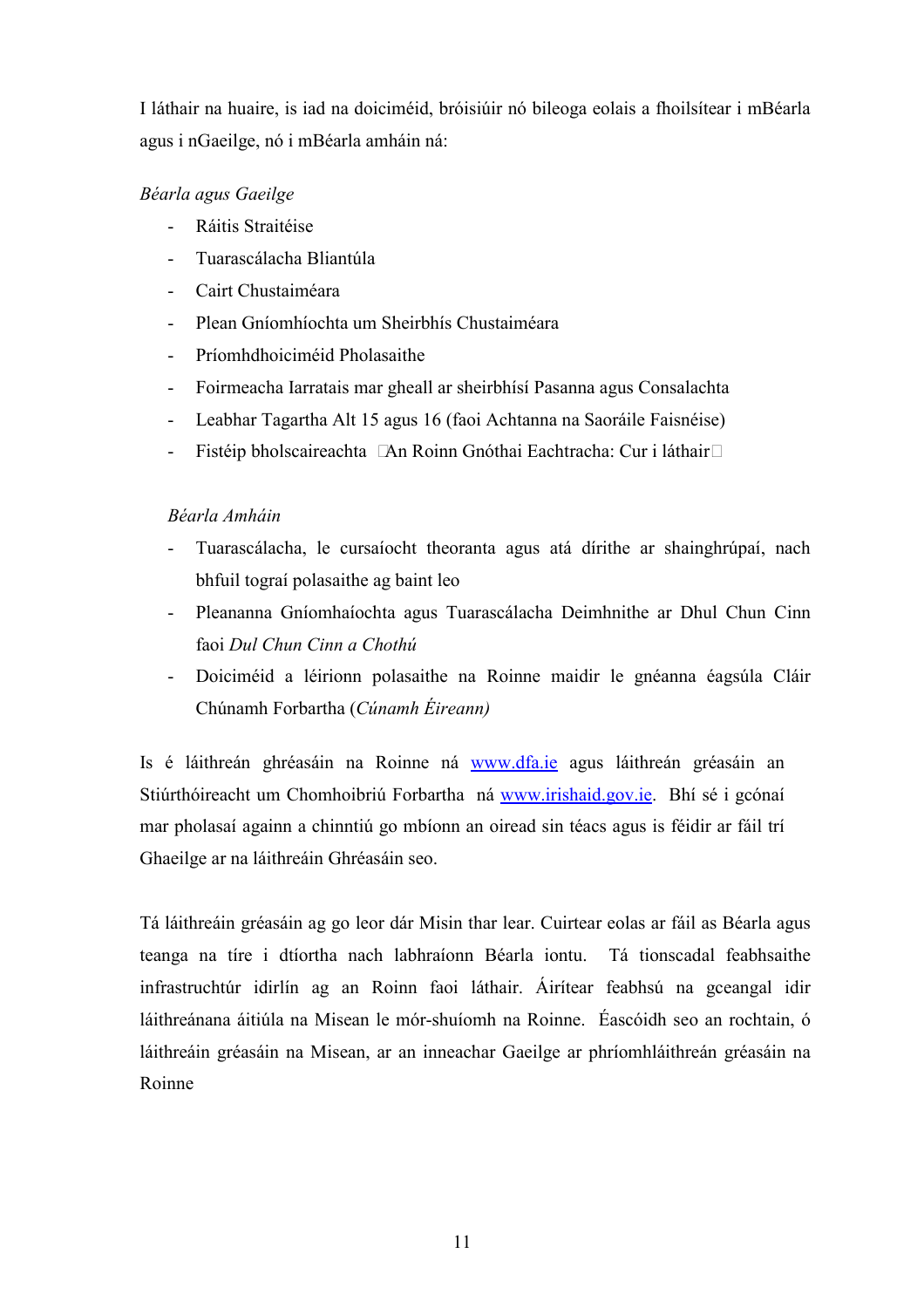Leanfar ag cur oráidí nó ráitis, na n-áirítear iad seo a thabharfar san Oireachtas, de chuid an Aire nó Airí Stáit, no óráidí ard-oifigigh, ar fáil san teanga ina dtugtar iad. Táthar tar éis líon teoranta preas ráiteas nó eolas do na meáin a éisiúint as Gaeilge agus Béarla.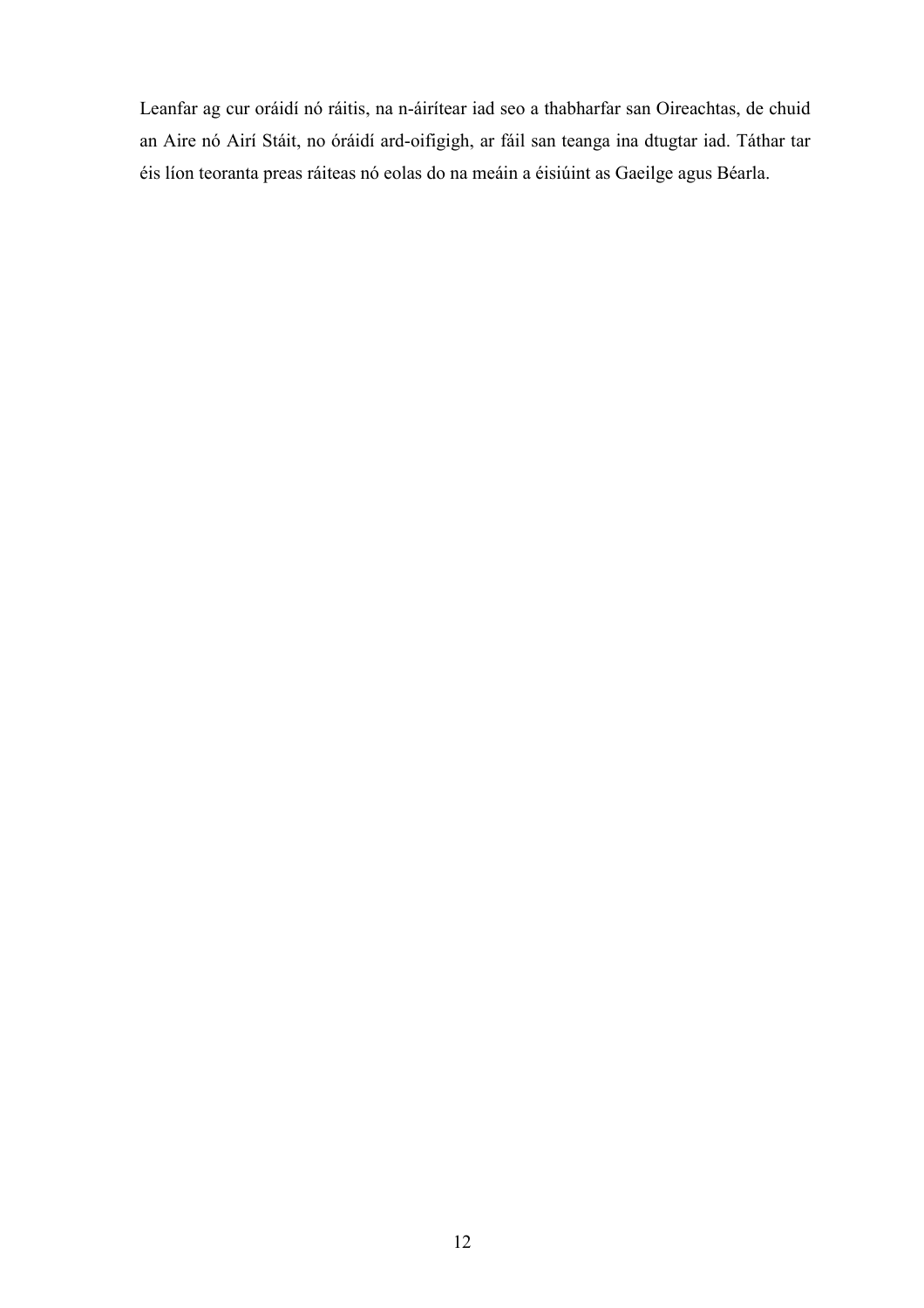#### **4 Feabhsú Seirbhísí a sholáthrófar go dátheangach**

### **4.1 Gnéithe / Acmhainní Daonna: Seifteanna chun eolas agus inniúlacht Gaeilge sa Roinn a mhéadú**

Aithníonn an Roinn gur dúshlán suntasach atá roimpi leorlíon foirne a uas-oiliúint chun a chinntiú go mbeidh an acmhainn aici a cuid seirbhísí uile a sholáthar ar an ardchaighdeán céanna sa dá theanga. Tá sí tiomanta, mar sin féin, tabhairt faoin dúshlán seo agus é a shárú, agus tá sí lántiomanta tógáil ar na leibhéil eolais agus cumais sa Ghaeilge atá i measc na foirne faoi láthair. Tá straitéis chuimsitheach á forbairt ag an Roinn, freisin, dírithe ar raon agus ar chaighdeán a cuid seirbhísí Gaeilge a mhéadú go forásach.

Tugadh faoi roinnt tionscnamh cheana féin ina leith seo. Mar shampla, léirigh suirbhéanna tréimhsiúla a rinneadh ar leibhéil chumais na foirne sa Ghaeilge, go bhfuil roinnt ball foirne ann atá ábalta agus sásta seirbhísí a sholáthar don phobal trí Ghaeilge. Ag an leibhéal praiticiúil maidir le seachadadh seirbhísí, déanann eolaire inmheánach na Roinne oifigigh dá shórt a shainaithint mar áis doibreoirí malartáin agus don oifig fháiltithe. Is féidir, agus déanfar, an cur chuige seo a mhéadú agus a fheabhsú de réir mar a rachaidh na heilimintí eile den straitéis i bhfeidhm.

#### **4.1.1 Earcaíocht**

Tá earcú oifigigh Ghaeilge ina phríomhghné de straitéis atá ag an Roinn chun seirbhís éifeachtach a fhorbairt do chustaiméirí sa dá theanga oifigiúla. Cuimseoidh ról oifigeach na Gaeilge (gan é a bheith teoranta acu) an méid seo a leanas:

- cabhair agus tacaíocht ghinearálta a sholáthar do na hoifigigh Roinne ar mian leo a scileanna Gaeilge a fhorbairt

- soláthar agus socrú a déanamh chun ranganna Gaeilge a sheachadadh d fhoireann na Roinne

- ócáidí a eagrú i rith na bliana chun úsáid na Gaeilge a chothú agus a spreagadh ar bhealach suaimhneach neamhfhoirmeálta

- comhordú a dhéanamh ar sholáthar seirbhísí aistriúcháin Gaeilge don Roinn agus, i gcásanna práinneacha agus eisceachtúla, aistriúchán na gcáipéisí Rannacha a ghlacadh mar chúram air/uirthi féin.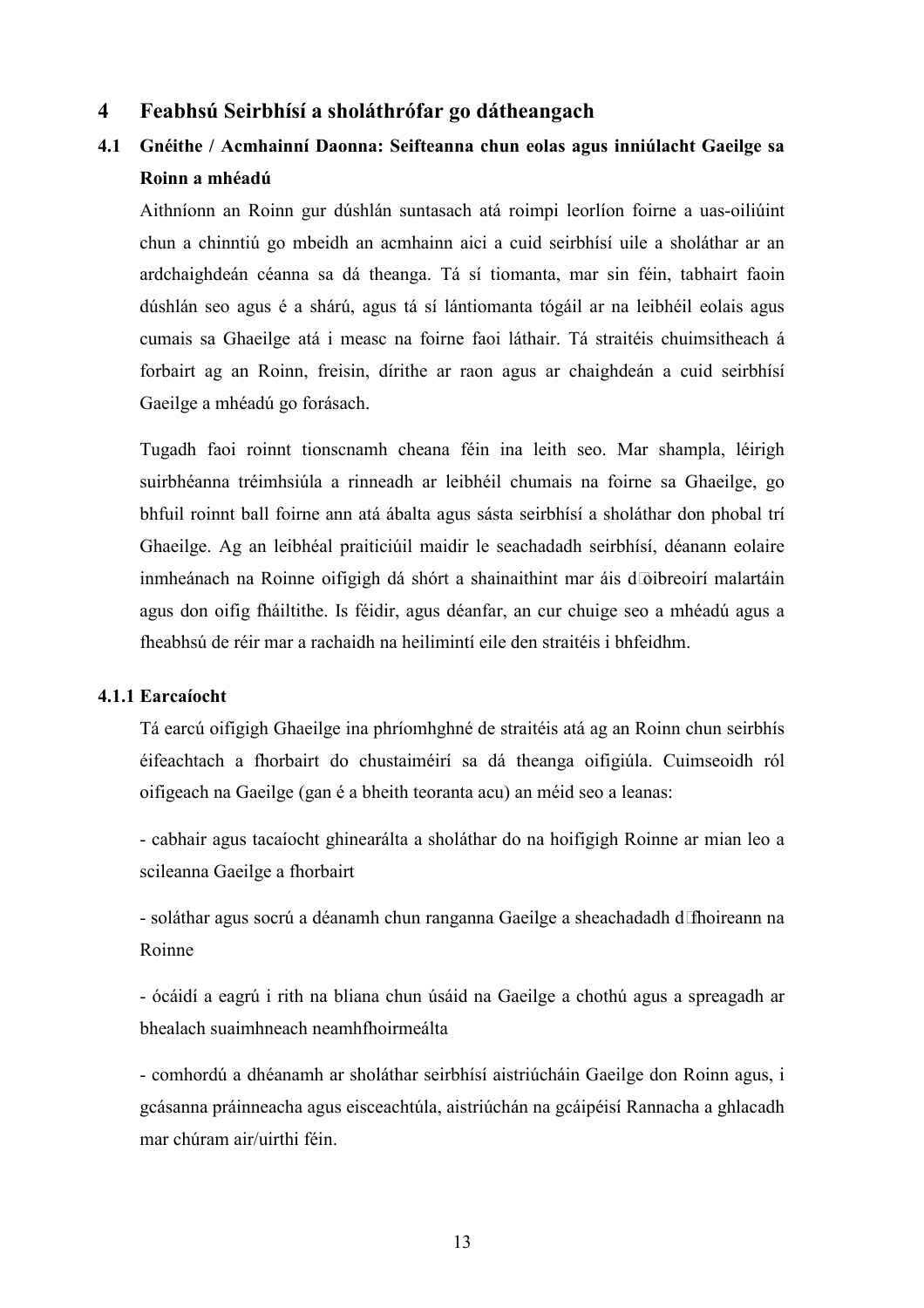Tá dóchas ann go n-earcófar oifigeach chun na dualgais seo a chomhlíonadh roimh dheireadh 2006.

Rialaítear beartais earcaíochta agus ardú céime na foirne sa Státseirbhís ag forálacha agus comhaontuithe reachtúla a caibidlíodh go lárnach idir an fhoireann agus an taobh oifigiúil trí mheicníocht ábhartha an chaidrimh thionsclaíoch. Agus í ag iarraidh aghaidh a thabhairt ar fhorálacha an Achta agus iad a fhorfheidhmiú, tabharfaidh an Roinn lánaird ar aon chomhaontuithe a fhorbrófar agus a chomhaontófar i leith na réimsí beartais seo le linn shaol na Scéime seo.

#### **4.1.2 Oiliúint agus Forbairt**

Tá gealltanas tugtha i Straitéis Oiliúna agus Forbartha na Roinne go soláthrófar an oiliúint is gá chun tacú le forfheidhmiú na bhforálacha in Acht na dTeangacha Oifigiúla. Faoi láthair freastlaíonn an Roinn ar oifigigh ar mian leo a gcuid scileanna Gaeilge a fhorbairt trí thacaíocht a thairiscint do raon roghanna oiliúna, lena n-áirítear na cúrsaí oiliúna Gaeilge a chuireann Gaeleagras agus Conradh na Gaeilge ar fáil, agus scéim scoláireacht Ghaeltachta Ghaeleagras. Ó 2002 i leith, dfhreastail 51 oifigeach in iomlán ar ranganna Gaeilge agus bhain 22 oifigeach leas as an scéim scoláireachta. Freastlaítear ar oifigigh ar mian leo cúrsaí tríú leibhéil a ghlacadh sa Ghaeilge faoin Scéim um Aisíoc Táillí, agus réitíodh an bealach do bheirt oifigeach faoin Scéim seo sna blianta deireannacha. Tá socrú á dhéanamh ag an Roinn, freisin, chun ranganna comhrá Gaeilge intí a sholáthar.

Ullmhóidh an Roinn, i gcomhairle le Gaeleagras na Seirbhíse Poiblí, agus chun go scaipfear é ar an bhfoireann uile, leabhrán cora cainte le téarmaí agus leaganacha cainte a bheidh ábhartha agus úsáideach ar bhealach ar leith do na hoifigigh a thugann seirbhís don phobal trí Ghaeilge.

Cheannaigh an Roinn, freisin, raon pacaí oiliúna sa Ghaeilge a chlúdaíonn gach leibhéal cumais ó thosaitheoirí go hardleibhéal, agus roghnú dúrscéalta. Tá mionsonraí na n-áiseanna oiliúna seo ar fáil don fhoireann ar iarratas. Bhí an-éileamh ar na táirgí seo ón bhfoireann. Beifear ag ceannach breis áiseanna oiliúna de réir mar is gá.

Leanfaidh an Roinn ag ceannach na nuachtán Gaeilge (Lá agus Foinse), ag cur lena líon mar is cuí, lena scaipeadh ar bhaill foirne ar spéis leo iad, agus ina dteanntasan,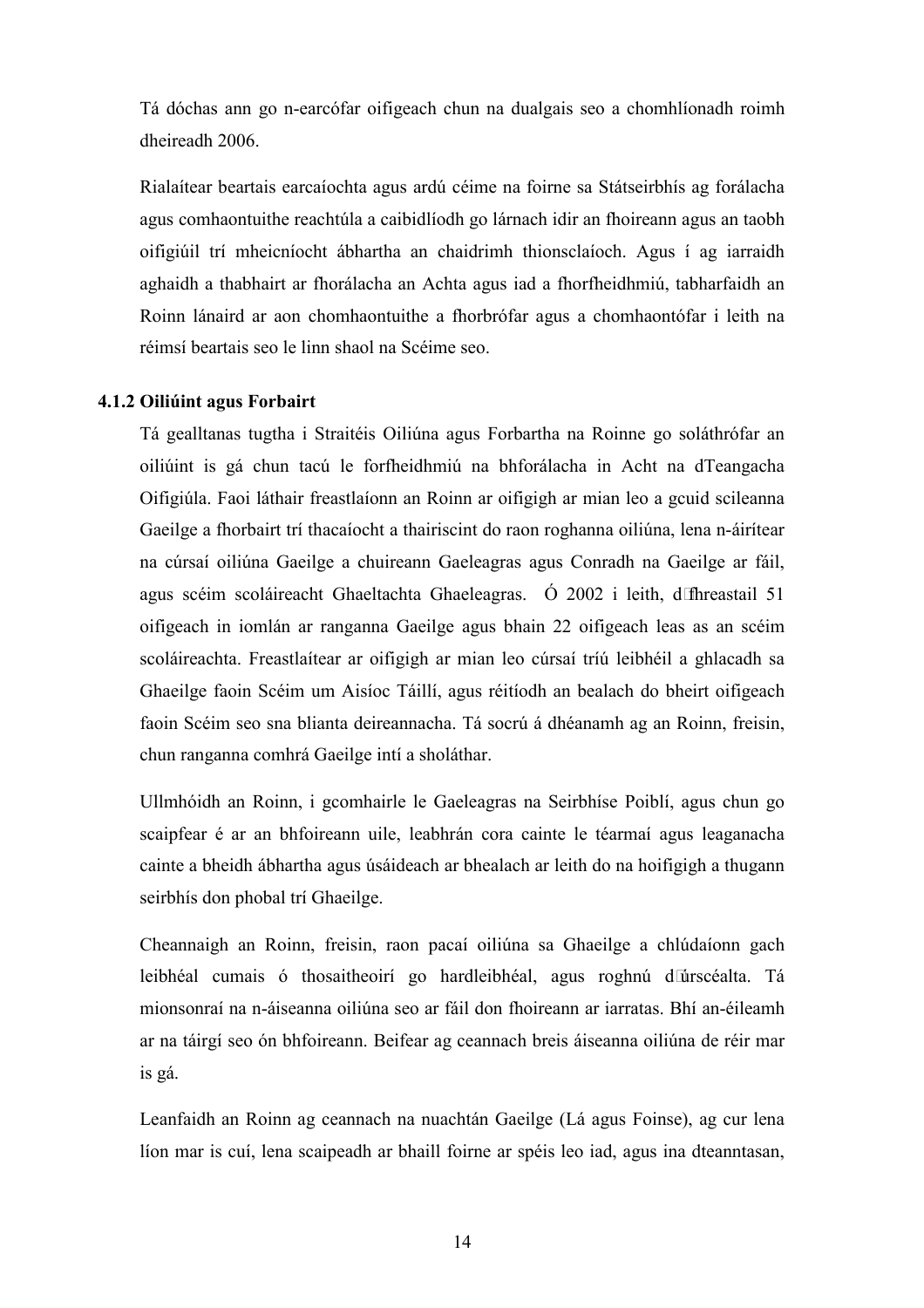aon fhoilseacháin eile a chuideoidh leis an bhfoireann foclóir nuashonraithe Gaeilge a shealbhú agus a choinneáil.

Tá sé i gceist, freisin, teascán tiomnaithe a bhunú ar inlíon na Roinne dfhonn forbairt scileanna Gaeilge a éascú i measc fhoireann na Roinne. Ar an láithreán, freisin, beidh sanasán de théarmaí agus leaganacha cainte a úsáidtear go minic, mionsonraí na gcúrsaí oiliúna atá ar fáil agus naisc le láithreáin Ghaeilge eile a bheadh áisiúil.

#### **4.1.3 Ról an Choiste Chomhpháirtíochta**

Tá An Fochoiste Gaeilge bunaithe ag an Roinn mar fhochoiste de chuid phríomh-Choiste Comhpháirtíochta na Roinne, chun comhairle a thabhairt faoi fhorfheidhmiú na Scéime seo. Chomh maith lena chuid dualgas eile, tá imeachtaí neamhfhoirmeálta sóisialta agus cultúrtha socruithe ag an bhFochoiste, ar nós seisiúin cheoil agus léitheoireachtaí filíochta, dfhonn úsáid labhartha na Gaeilge a leathnú i measc na foirne. Tá sé i gceist go gcothóidh úsáid neamhfhoirmeálta dá shórt breis tuisceana faoin ngá atá le cumas feabhsaithe sa Ghaeilge agus breis muiníne i labhairt na teanga dóibh siúd a bhfuil an cúram orthu seirbhísí Gaeilge a sholáthar don phobal.

Déanfaidh An Fochoiste Gaeilge monatóireacht leanúnach agus feidhmeoidh sé mar acmhainn ag an Roinn, chun an straitéis seo a fhorfheidhmiú. Tarraingeofar ballraíocht an Fhochoiste ón mbonn is leithne Rannán, Rannóga, grád agus oifigí na Roinne. Oibreoidh sé leis an oifigeach Gaeilge, arna c(h)eapadh, chun forfheidhmiú éifeachtach na dtiomantas sa Scéim seo a éascú.

#### **4.2 Tosaíochtaí na Roinne**

Mar a luadh cheana, cuirfidh an Roinn roimpi raon agus caighdeán na seirbhísí a sholáthraítear trí Ghaeilge a mhéadú le linn na tréimhse a chlúdaíonn an Scéim seo. Sainaithníodh go bhfuil tábhacht ar leith leis na seirbhísí seo a leanas agus tabharfar tosaíocht dóibh i rith na tréimhse i gceist.

#### **4.2.1 Seirbhísí Pas agus Consalachta**

Cuireann an Roinn seirbhís theoranta ar fáil trí Ghaeilge dár gcustaiméirí Pas agus Consalachta, inár n-oifigí i mBaile Átha Cliath agus i gCorcaigh agus thar an teileafón. Faoi láthair, is féidir freastal, tríd is tríd, ar ghlaoiteoirí pearsanta chun na hoifige agus ar ghlaoiteoirí teileafóin, nuair is mian leo a ngnó a dhéanamh trí Ghaeilge. Tharlódh sé uaireanta go mbeadh srian ar leibhéal na seirbhíse, áfach, de bharr an lín sách beag oifigeach sna réimsí seo a bhfuil scileanna maithe Gaeilge acu.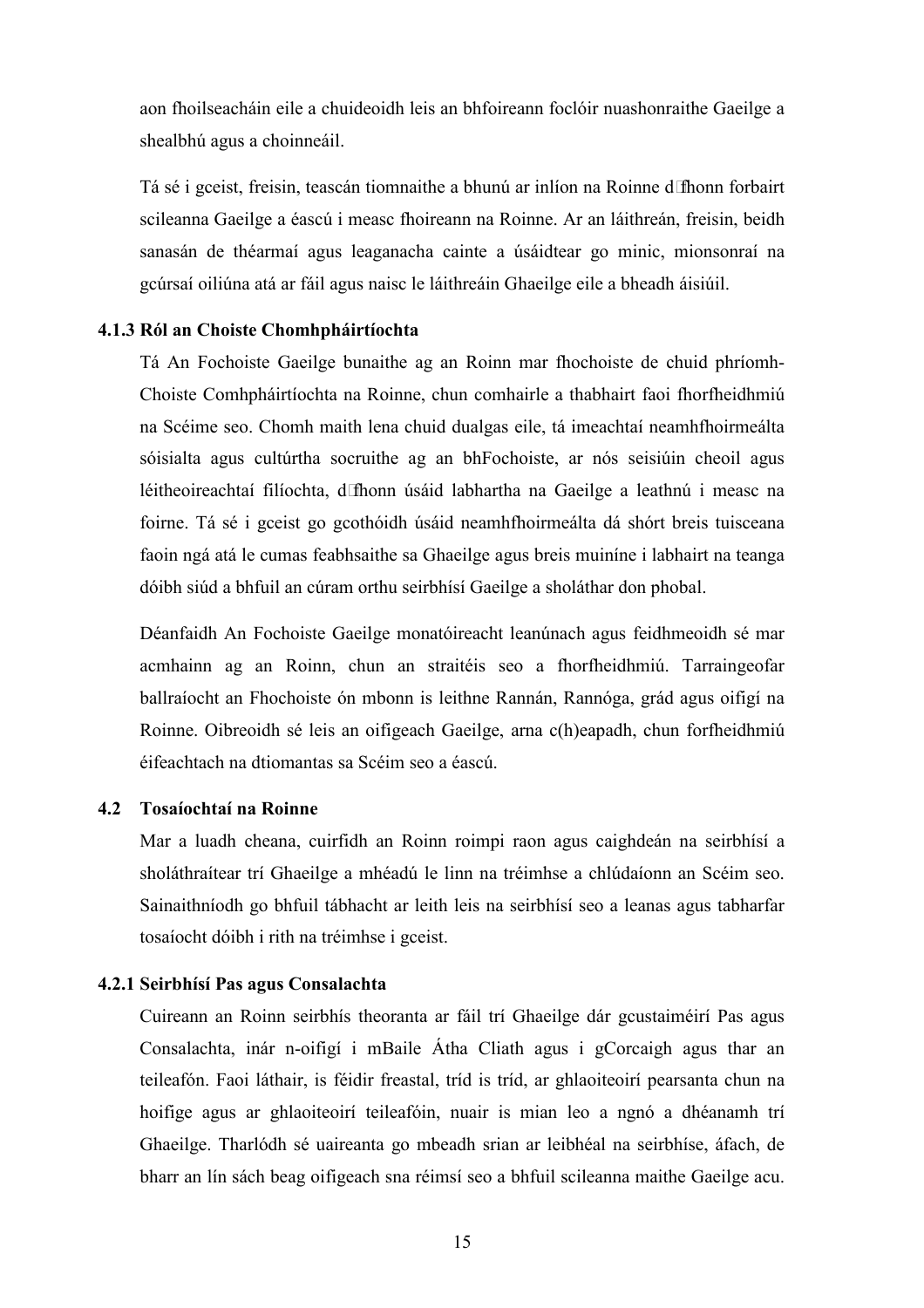Déanfaidh an Roinn iarracht, mar sin, an líon oifigeach sna réimsí seo ar féidir leo seirbhísí trí Ghaeilge a sheachadadh dár gcustaiméirí a mhéadú, d fhonn seirbhís Phas agus Chonsalachta éifeachteacht a sholáthar go dhátheangach faoi dheireadh na tréimhse a chlúdaítear sa scéim seo.

Tá socruithe á ndéanamh faoi láthair chun ranganna Gaeilge intí a sholáthar doifigigh in Oifig na bPas, agus sa chéad áit inár n-oifigí i mBaile Brigín. Éascóidh ceapadh an Oifigigh Ghaeilge atá beartaithe don Roinn, leathnú na seirbhíse seo chuig oifigí eile feasta. Cuirfear faisnéis faoinár Seirbhísí Pas agus Consalachta ar fáil i mBéarla agus i nGaeilge araon ar láithreán gréasáin na Roinne. Tá sé ar intinn, freisin, ó thaobh na faisnéise taifeadta faoi sheirbhísí pas atá ar fáil faoi láthair i mBéarla amháin, í a chur ar fáil i nGaeilge, freisin.

Ó thús na scéime, cinnteoidh an Roinn go mbeidh foirmeacha iarratais ar phasanna agus na bileoga faisnéise a bhaineann leo ar fáil trí Ghaeilge sna hasraonta uile ina gcuirtear ar fáil iad, go háirithe i Stáisiúin an Gharda agus in oifigí poiblí eile i gceantair Ghaeltachta. Déanfar socruithe, freisin, lena chinntiú go mbeidh foirmeacha iarratais ar fáil le haghaidh seirbhísí consalachta agus eile a sholáthraíonn an Roinn, chomh maith le faisnéis agus bróisiúir a bhaineann leis na seirbhísí sin, faoi lár 2007.

#### **4.2.2 Dúshlán Seirbhís Ghaeilge thar lear**

Tá saindúshlán uathúil roimh an Roinn seo maidir le seirbhísí a sholáthar sa dá theanga oifigiúla dár saoránaigh agus do dhaoine eile a thagann i dteagmháil lenár n-oifigí agus misiúin in áiteanna thar lear. In an-chuid dár misiúin ní bhíonn taithí ar chóras oideachais na hÉireann ag geall le éinne ar an bhfoireann a earcaítear go háitiúil agus ní raibh deis riamh acu an Ghaeilge a fhoghlaim ar aon bhealach eile. Earcaítear iad chun seirbhísí a sholáthar i dteanga na hóst-tíre, agus sí Béarla an *lingua franca* i mbeagnach gach cás eile.

Dainneoin an dúshláin seo, cuirfidh an Roinn i bhfeidhm, laistigh de theorannacha a daonacmhainní agus cumas foirne, córais i misin inarb eol dúinn nó ar féidir a shainaithint ar dhóigh eile, gur gá nó go n-éilítear, go mbeadh seirbhísí ar fáil iontu trí Ghaeilge. An phríomhstraitéis a bheidh againn le seirbhísí a sheachadadh trí Ghaeilge ná, go mbeadh rochtain díreach ar sheirbhísí dá shórt trí theagmháil ghréasánbhunaithe, ó shuíomh ghréasáin an mhisin áitiúil, le láithreán gréasáin na Roinne. Beidh sé mar chuid dár straitéis feasta ár seirbhísí Gaeilge aghaidh-ar-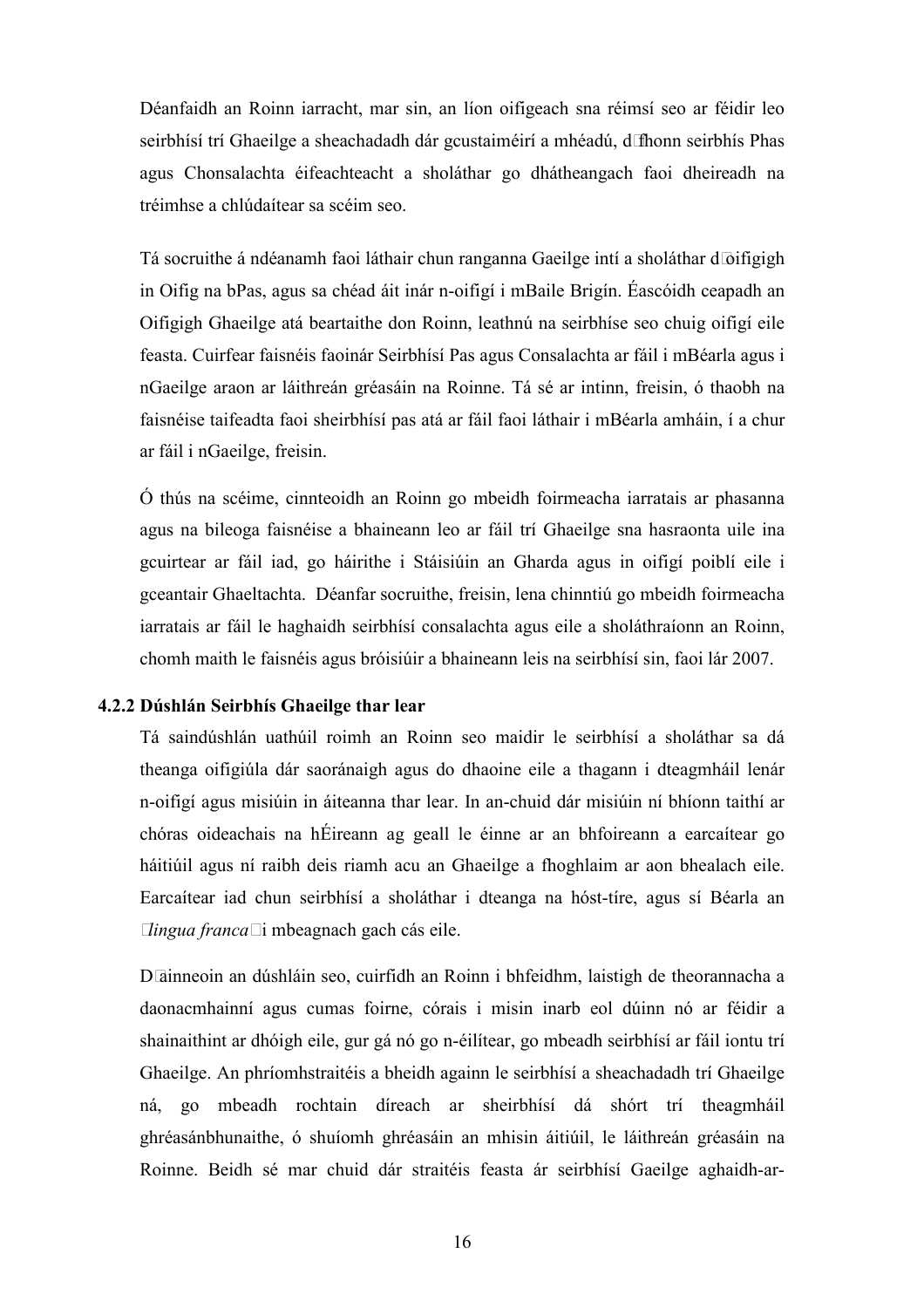aghaidh a leathnú agus a chothabháil, de réir mar a cheadaíonn daonacmhainní agus cumas teanga na foirne sin. Tabharfaidh an Roinn tosaíocht don straitéis seo in ionaid eachtracha ina bhfuil na comhchruinnithe is mó dár saoránaigh, go háirithe tíortha mar an RA agus na SA a bhfuil líon suntasach cainteoirí Gaeilge ina gcónaí iontu.

#### **4.2.3 Teicneolaíocht Faisnéise agus Chumarsáide**

Tá Rannóg TF na Roinne ag déanamh athbhreithniú faoi láthair ar an dóigh ina bhféadfaí eilimintí cuí de córas TF na Roinne a oiriúnú mar áis chuimsitheach Ghaeilge le haghaidh úsáid na mball foirne ar mian leo leas a bhaint as a leithéid dáis. Cuimsíonn seo seiceálaí litrithe agus gramadaí agus leaganacha Gaeilge de na córais oibríochtúla TF atá ar fáil agus de dhíth. Meastar go gcríochnófar an t-athbhreithniú seo agus go gcuirfear na háiseanna nua ar fáil faoi thosach 2007.

Mar chuid duasghrádú agus de chothabháil sceidealta ar chórais ríomhairithe na Roinne, tá sé ar intinn séanadh a sholáthar i nGaeilge agus i mBéarla araon faoi thosach 2007, mar fhonóta leis na r-phoist a eiseoidh an Roinn agus beidh aon chórais nua ríomhaireachta a shuiteáiltear in ann an Ghaeilge a láimhseáil.

#### **4.2.4 Forbairt an Láithreáin Gréasáin**

Mar a tugadh le fios cheana, tá an Roinn gafa faoi láthair le tionscadal a fheabhsóidh bonneagar a láithreáin gréasáin. Cuimsíonn an tionscadal leagan cuimsitheach Gaeilge a sholáthar de láithreáin gréasáin na Roinne agus Chúnamh Éireann. Mar a luadh ag 3.1 thuas, meastar go gcríochnófar an tionscadal seo faoi dheireadh 2006 agus cuirfear gach ábhar ar fáil ar an láithreán gréasáin sa dá theanga oifigiúil uaidh sin amach. Feabhsófar, freisin, na naisc idir láithreáin gréasáin na Roinne agus na misean, mar chuid den tionscadal seo, agus tabharfaidh seo rochtain níos fearr ar an inneachar Gaeilge sa phríomhláithreán gréasáin.

 Seirbhísí Idirghníomhacha: Tá sé ar intinn, le linn 2006, áis a chur ar fáil diarratasóirí chun gur féidir leo dul chun cinn a n-iarratas ar phasanna a rianú thar an idirlíon. Beidh an áis seo, agus aon seirbhísí idirghníomhacha nua a thugtar isteach, ar fáil sa dá theanga oifigiúil.

#### **4.2.5 Oifig Fáilte / Oibritheoir Malartá / Fógraí Réamhthaifeadta ó bhéal**

Glactar leis gurb is é/í an fáilteoir / oibritheoir malartáin na chéad phointí teagmhála a bhíonn leis an bpobal. Is é polasaí na Roinne seo ná gnáthchleachtas na Seirbhíse ar Ardchaighdeán do Chustaiméirí a chur i bhfeidhm: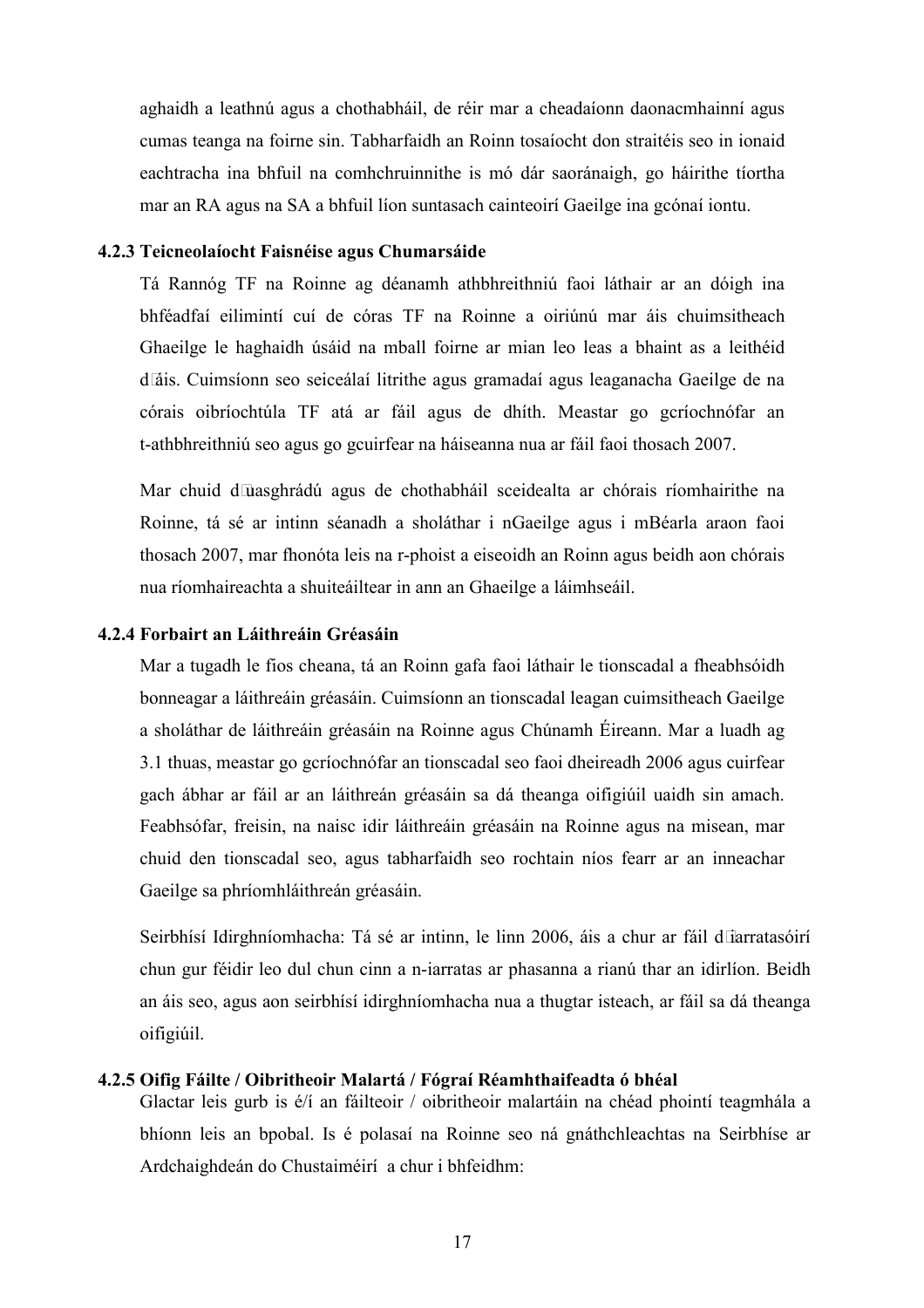- laistigh den Roinn go mbeadh foireann an fháiltithe ábalta ainm na Roinne a thabhairt i nGaeilge agus i mBéarla,

- go mbeadh cleachtadh acu ar a laghad ar na bunbheannachtaí i nGaeilge, agus

- go mbeadh socruithe oiriúnacha bunaithe le go mbeidh siad in ann daoine as an bpobal a chur i dteagmháil gan mhoill le cibé oifig nó oifigigh atá freagrach as an tseirbhís a bhítear a lorg trí Ghaeilge

Is é polasaí na Roinne oibriú i dtreo a chinntiú go mbeidh gach fógra réamhthaifeadta ó bhéal do chustaiméirí i nGaeilge amháin nó i nGaeilge agus i mBéarla. Bainfear an cuspóir sin amach faoi dheireadh na scéime reatha .

Is i mBéarla amháin a fheidhmíonn ár gcóras láimhseála teileafóin. Tá sé i gceist áfach an tseirbhís a thairiscint sa dá theanga oifigiúla. Bainfear an cuspóir sin amach faoi dheireadh na scéime reatha.Féadfaidh comhaltaí aonair na foirne, ar ndóigh, teachtaireachtaí a fhágáil i cibé teanga is rogha leo.

#### **4.2.6 Preasoifig**

Cé go bhfuil an Roinn ag druidim i dtreo beartais trína eiseofar preaseisiúintí cuí sa dá theanga, níor cuireadh ach líon teoranta preaseisiúintí agus faisnéise do na meáin ar fáil go nuige seo. Déanfaidh an Preasoifig, faoi dheireadh na scéime seo:

- 20% ar a laghad de na preaseisiúintí a chur ar fáil trí Ghaeilge agus trí Bhéarla araon - a chinntiú go mbeidh gach príomhcháipéis bheartais ar fáil sa dá theanga ar an láithreán gréasáin (mar a cuireadh in iúl ag 3.2 thuas)

- gach litir, glao teileafóin agus fiosrú/iarraidh eile ar fhaisnéis a fhaightear a logáil, dfhonn monatóireacht a dhéanamh ar leibhéal an éilimh ar sheirbhísí trí Ghaeilge. Leanfaidh an Roinn dá beartas reatha go bhfreagrófaí comhfhreagras dá shórt go pras trí Ghaeilge, i gcomhall le Alt  $9(1)$  dAcht na dTeangacha Oifigiúla

- oiliúint a thairiscint dfhoireann na Preasoifige agus spreagadh gníomhach a thabhairt dóibh le feabhas a chur ar a gcumas labhartha agus, nuair is gá, scríbhneoireachta Gaeilge, d'fhonn freastal ar éilimh ar fhaisnéise ó na meáin Ghaeilge

 - leanfaidh ár bPreasoifig dá tacaíocht gníomhach do na meáin Ghaeilge, mar iarracht chun an tsaindeacracht atá acu tráchtairí thar lear le cumas Gaeilge a shainaithint, chun críocha agallaimh.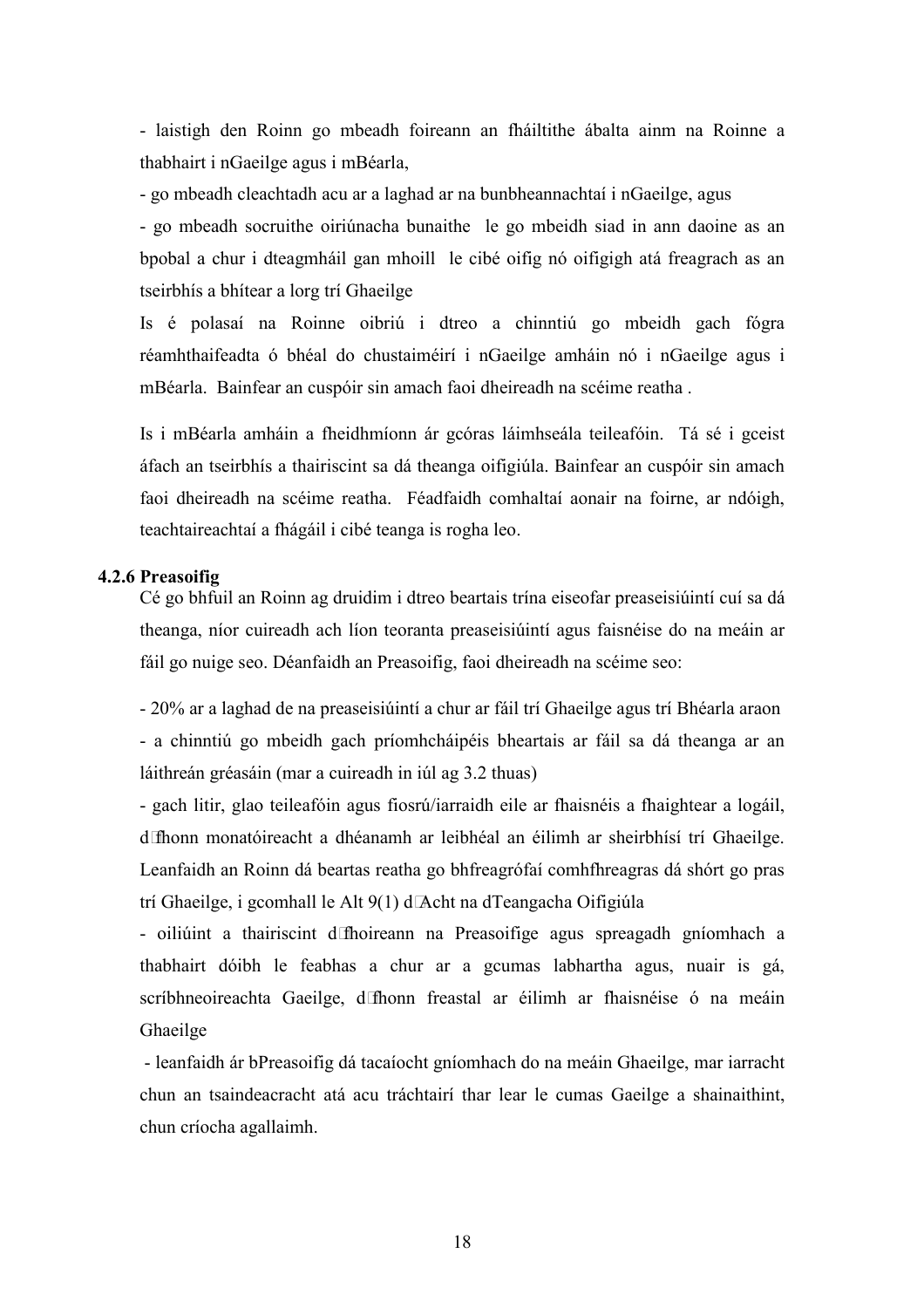#### **5 Monatóireacht agus Athbhreithniú**

Déanfar monatóireacht leanúnach ar shóláthar seirbhíse, agus leibhéal éileamh ar sheirbhísí Gaeilge, ag leibhéal bainisteoirí áitiúla, go bhfuil freagracht orthu maidir le feidhmiú na Scéime laistigh de Rannán, Rannóg nó Misean.

Coinneoidh an Roinn oibríocht éifeachtach na scéime faoi athbhreithniú, go háirithe trí Coiste Comhpháirtíochta na Roinne agus an Fochoiste Gaeilge go speisialta. Ullmhóidh an t-Oifigeach Gaeilge tuairisc ar fheidhmiú na Scéime agus cuirfear faoi bhráid, tríd Chomhphairtaíocht, Coiste Comhairliúchán Bainistíochta na Roinne ar bhonn bliantúil.

Rachaidh an Roinn i gcomhairle le páirtithe leasmhara, lena n-áirítear iad siúd a chur aighneachta isteach maidir leis an Scéim, nuair a táthar ag athbhreithniú a fheidhmiú.